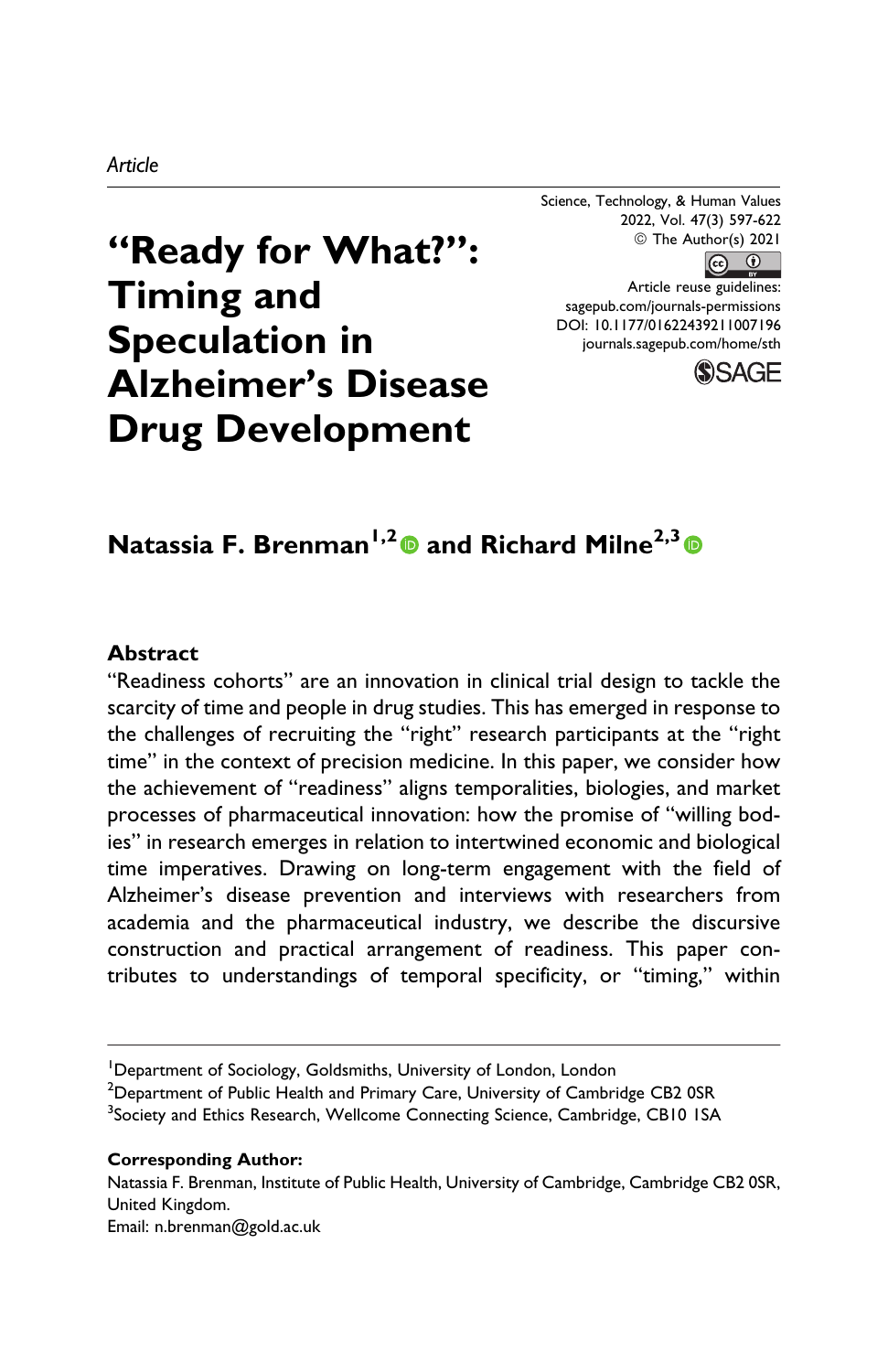prevention research and casts critical light on the way this specificity—the threshold for "trial readiness"—relates to an opaque and highly speculative drug development pipeline. Extending the study of biomedical potential, as that which holds promise but may not yet exist, we consider how absences operate in adaptive trials. By highlighting these absences ("ready for what?"), we outline an opportunity for socio-ethical research to intervene in the speculative gaps of drug development.

### **Keywords**

clinical trials, Alzheimer's disease, ethics, speculation, time, readiness

### **Introduction**

Time is a scarce resource in the world of clinical trials, in which timelines for recruiting and conducting trials present significant challenges [\(Montgomery](#page-24-0) [2017](#page-24-0)). In addition, the timing of disease progression has an increased significance in the growing number of trials focusing on preventative therapies, which rely on early detection of biomarkers [\(Kerr et al. 2019;](#page-23-0) [Swallow 2020\)](#page-25-0) as "silent" indicators of risk ([Dumit 2012a](#page-22-0)). Such pressures have contributed to the emergence of new clinical trial practices, including "adaptive" methods [\(Montgomery 2017\)](#page-24-0) and practices of "recruitmentology" that promise increased efficiency in clinical trials and the expansion of study populations [\(Fisher 2007](#page-23-0); [Epstein 2008](#page-23-0)). However, as [Montgomery and Pool \(2017](#page-24-0), 2) point out, the "experimental publics" of clinical trials are partial, emergent, and temporally contingent; they "enact and are enacted in relation to the research practices they are presumed to pre-exist".

In this paper, we examine challenges of time and recruitment in the context of the move to precision or stratified medicine, focusing on "readiness": the state of being ready to participate in, or launch, a pharmaceutical drug trial. We explore the dynamic configuration of experimental publics from the perspective of pharmaceutical innovation and its intersection with longitudinal research [\(Mitchell and Waldby 2009\)](#page-24-0). We consider how the creation and coordination of readiness involves aligning specific time points along biological trajectories and market processes of pharmaceutical innovation. In doing so, we show how the promise of "willing bodies" in research emerges in relation to intertwined economic and biological time imperatives in drug development: the pursuit of a future in which disease is caught "early" and progression stopped "quickly."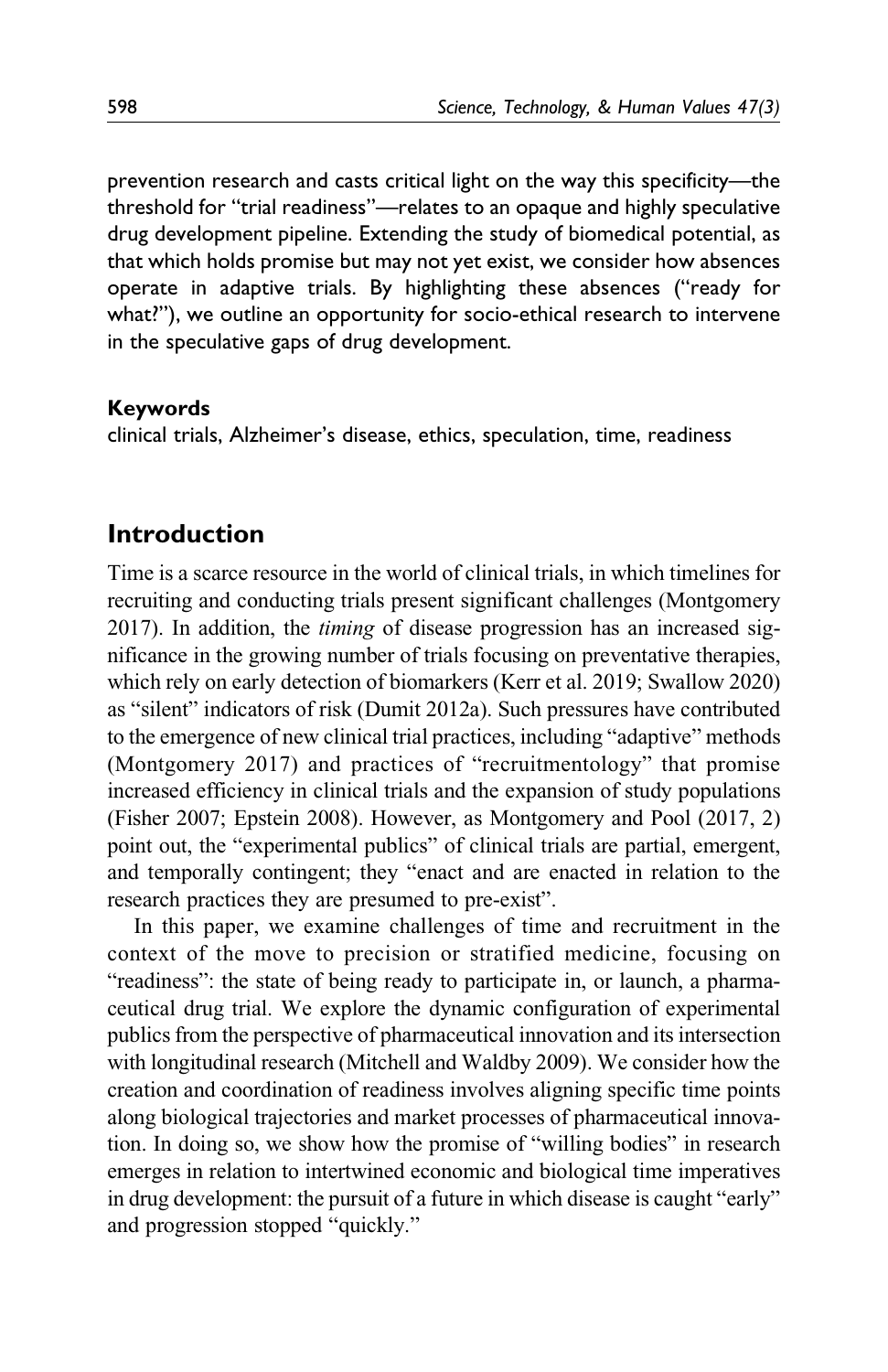Our paper draws on a five-year engagement with the case and a series of expert interviews with researchers from academia and the pharmaceutical industry involved in preparing a phase II clinical trial. Our purpose is to demonstrate how readiness is defined and enacted: what or who determines change through time, and where are the thresholds of readiness in biological and drug development trajectories? By examining the operationalization and practical arrangements of readiness in clinical trials from the perspective of experts in this field, we seek to understand the concept of readiness as both an analytic and an object of study ([Taussig, Hoeyer, and Helmreich](#page-25-0) [2013\)](#page-25-0). This paper thus contributes to our understanding of temporal specificity, or "timing," within prevention research, particularly in the dementia field where time is crucial to both the conceptualization of disease trajectories and the organization of pharmaceutical drug trials. It also casts a critical light on the way this temporal specificity—the threshold for "trial readiness"—emerges in relation to an opaque and highly speculative drug development pipeline.

In the following sections, we locate readiness within wider thinking about temporality, biomedicine, and techno-scientific progress before going on to introduce the Alzheimer's disease research context, our specific case, and our methodology. The empirical material then explores the discursive construction and practices of producing readiness: first, as a state within the brains and minds of study participants, who thus become "trial-ready" subjects; then, as a broader sociotechnical arrangement including (the potential of) pharmaceutical drugs; and finally, as an achievement of speculative, anticipatory practices between the drug development pipeline and on-the-ground clinical research. In concluding, we consider how socioethical interventions can open up the "speculative gaps" we identify to make space for other (neglected) actors, tools, and stories within the field of Alzheimer's research.

### *Conceptualizing Readiness*

Moving away from narratives of naturalized trajectories of decline and intervention that dominate Alzheimer's disease research, we are interested in the temporal organization of bodies, brains, technologies, and drugs. In our research, readiness pertains to a particular point in the aging process within potential trial participants, but it also speaks more broadly to the sociotechnical organization of time in drug development and neurological research. Following trends in trial research, the European Prevention of Alzheimer's Dementia (EPAD) study operates from a future-oriented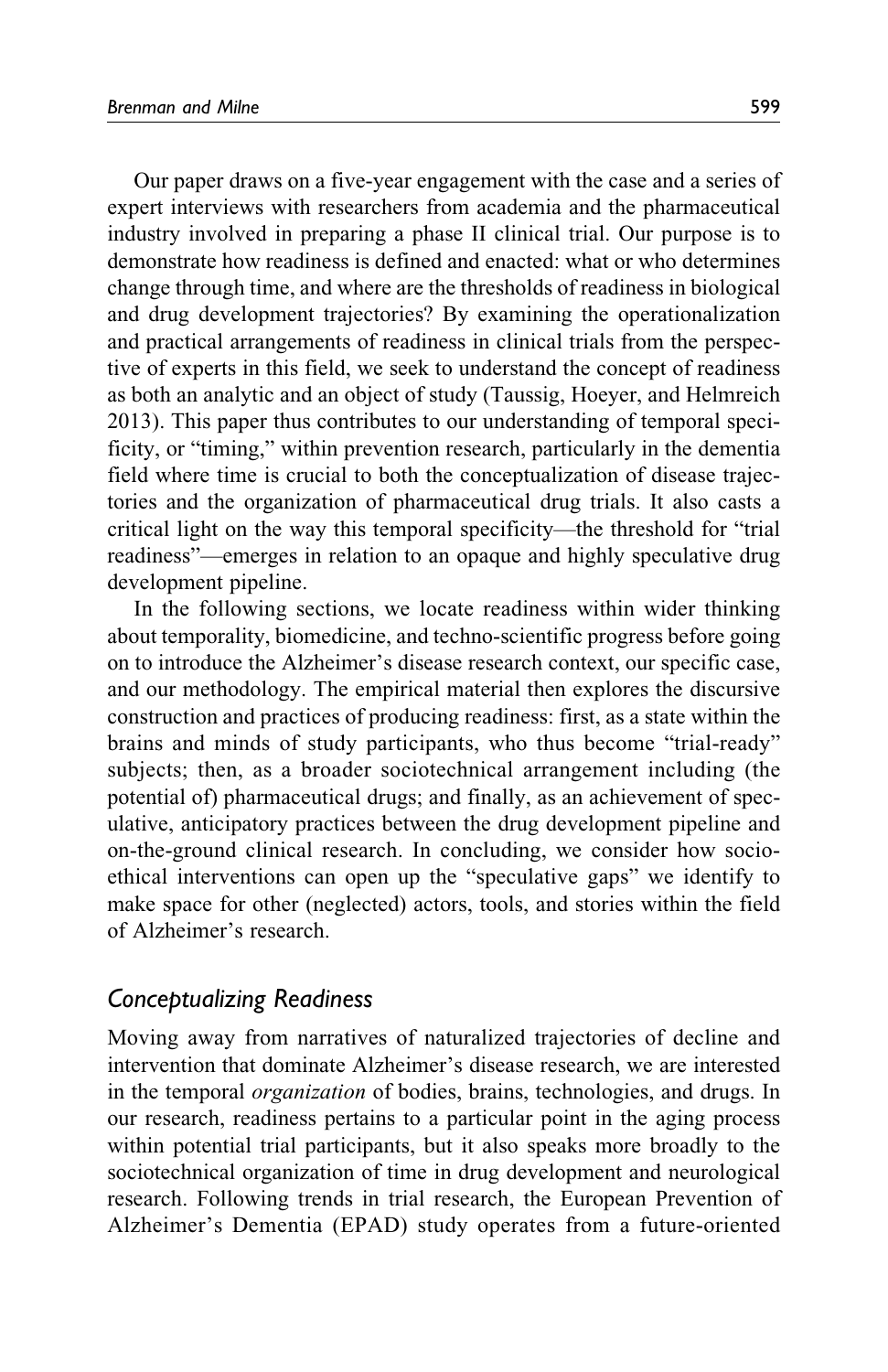position, shoring up disease modeling and other biostatistical methods to anticipate the need to adapt the design or let drugs "fail quicker" [\(Mon](#page-24-0)[tgomery 2017](#page-24-0)). Given the aforementioned conditions of time-sensitive interventions and economic time pressures, the logics of a readiness cohort in Alzheimer's disease research are about organizing and optimizing the temporalities of both the disease and drug development. These logics bring readiness into contact (and contrast) with vocabularies of future orientation in techno-scientific contexts such as notions of timing ([Brown 2000](#page-22-0)), anticipation ([Adams, Murphy, and Clarke 2009](#page-21-0)), potentiality ([Taussig, Hoeyer,](#page-25-0) [and Helmreich 2013\)](#page-25-0), and speculation ([Bryant and Knight 2019;](#page-22-0) [Wilkie,](#page-25-0) [Savransky, and Rosengarten 2017](#page-25-0)).

In describing this organization and optimization of temporalities, we attend to what is present, what is absent, and what is "not yet" when it comes to disease trajectories and drug development. [Dumit's \(2012b\)](#page-23-0) work on thresholds for "at-risk states" is helpful for understanding readiness as a function of disease trajectories. His description of health and illness on a continuum, with a decided-upon line between them, is illuminating in a field (such as Alzheimer's disease) where these lines are often redefined; in Dumit's words, "the line is determined not by overt pathology but by clinical trials" (p. 105, our emphasis). As we go on to describe in more detail, this threshold line has been shifted from the clinical stage of dementia (symptomatic) to the preclinical period ("no symptoms yet"). Already it is becoming clear that in setting the threshold for trial readiness in Alzheimer's disease research, timing is everything.

This story contains another "not yet," which is crucial to conceptualizing readiness. At the time we carried out the research (and as we write), there was no existing treatment to halt or reverse the effects of dementia. Moreover, the specific intervention was yet to be secured within the project, making the intervention drug a "manifest absence" in this particular trial platform ([Law 2004,](#page-24-0) 83). However, given that such absences are "always potentially contestable" ([Law 2004](#page-24-0), 83), we explore how objects and people work together or in tension to bring possible futures into the present [\(Wilkie, Savransky, and Rosengarten 2017](#page-25-0)). Here, we draw on [Bryant and](#page-22-0) [Knight's \(2019\)](#page-22-0) discussion of speculation as a future-oriented engagement with absence or "gaps." For example, we think with the case study in which investments in speculative futures transform "no oil" into public rhetoric of "no oil yet" ([Weszkalnys 2015,](#page-25-0) in [Bryant and Knight 2019](#page-22-0), 98). In our context, how might the future-oriented logics of readiness transform the current predicament of "no drugs" into a rhetoric of "no drugs yet?"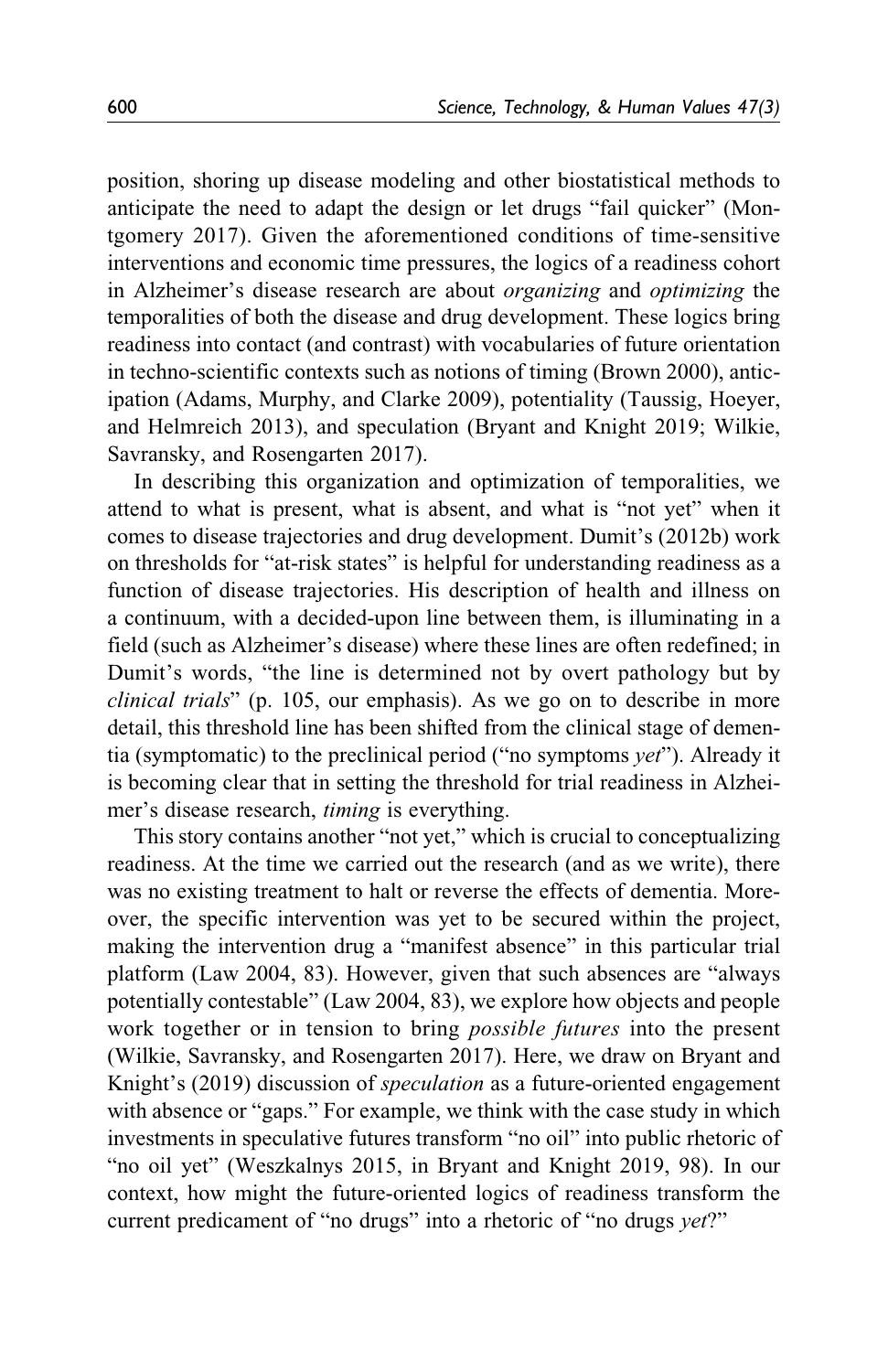In a similar vein, the concept of *potential* opens up analyses of that which holds promise but may not yet exist [\(Gibbon 2013;](#page-23-0) [Taussig, Hoeyer, and](#page-25-0) [Helmreich 2013\)](#page-25-0)—a logic that may explain hopeful attitudes toward drugs that keep being produced and tested but do not yet exist as viable treatments. It is here, in the work of narrating scientific progress, that we see the "practical orchestration of present problems and future solutions" described by [Brown \(2000](#page-22-0), 89) in his "breakthrough motif." Of particular interest to our conceptualization of readiness as comprising temporal specificity and potential is Brown's use of the rhetorical notion of "Kairotic moments" [\(Brown 2000](#page-22-0), 89), which are constructed as the right time for action (both by making predictions about the future in an anticipatory mode and by narrating events in retrospect ([Brown and Michael 2003](#page-22-0)). If readiness marks the right time for pharmaceutical intervention, what makes this moment "right?" And why is this interesting both empirically and conceptually? Following Taussig[, Hoeyer, and Helmreich's \(2013\)](#page-25-0) approach to an "anthropology of potentiality," we explore how readiness operates as both an object of study and an analytic.

### *"Reengineering" Alzheimer's Disease Prevention*

Our paper concentrates on pharmaceutical research in the context of Alzheimer's disease. Despite intensive efforts, two decades of clinical trials in Alzheimer's disease have yet to identify a drug that is able to change the course of the disease. In response, there has been what researchers describe as a "paradigm shift," from curing symptomatic disease to preventing the emergence of symptoms, and concurrently, from a model of disease based on clinical and behavioral symptoms to one that privileges biological signs and changes in these [\(Lock 2013](#page-24-0); [Milne and Latimer 2019](#page-24-0)).

In a field so troubled by repeated failure, the cultivation of future promise in Alzheimer's research has involved reinforcing the biological framing of disease in the hope that this might improve the accuracy of prediction [\(Swallow 2020](#page-25-0)). Where research and trials previously targeted people who had the disease in the hope that they could eventually mitigate or reverse the effects of the disease, the emerging "preventative assemblage" (Niewöhner [et al. 2011](#page-24-0)) of Alzheimer's disease now seeks to treat people who do not yet have the disease but are "at risk" [\(Lock 2011; Leibing 2014](#page-24-0)). The current consensus in the neuroscience and clinical trials community is that the main problem with previous pharmaceutical therapies is that they have not caught the disease *early* enough or in *subtle* enough ways ([Molinuevo et al. 2016](#page-24-0)). To date, this approach has met with little success; the value of tracking and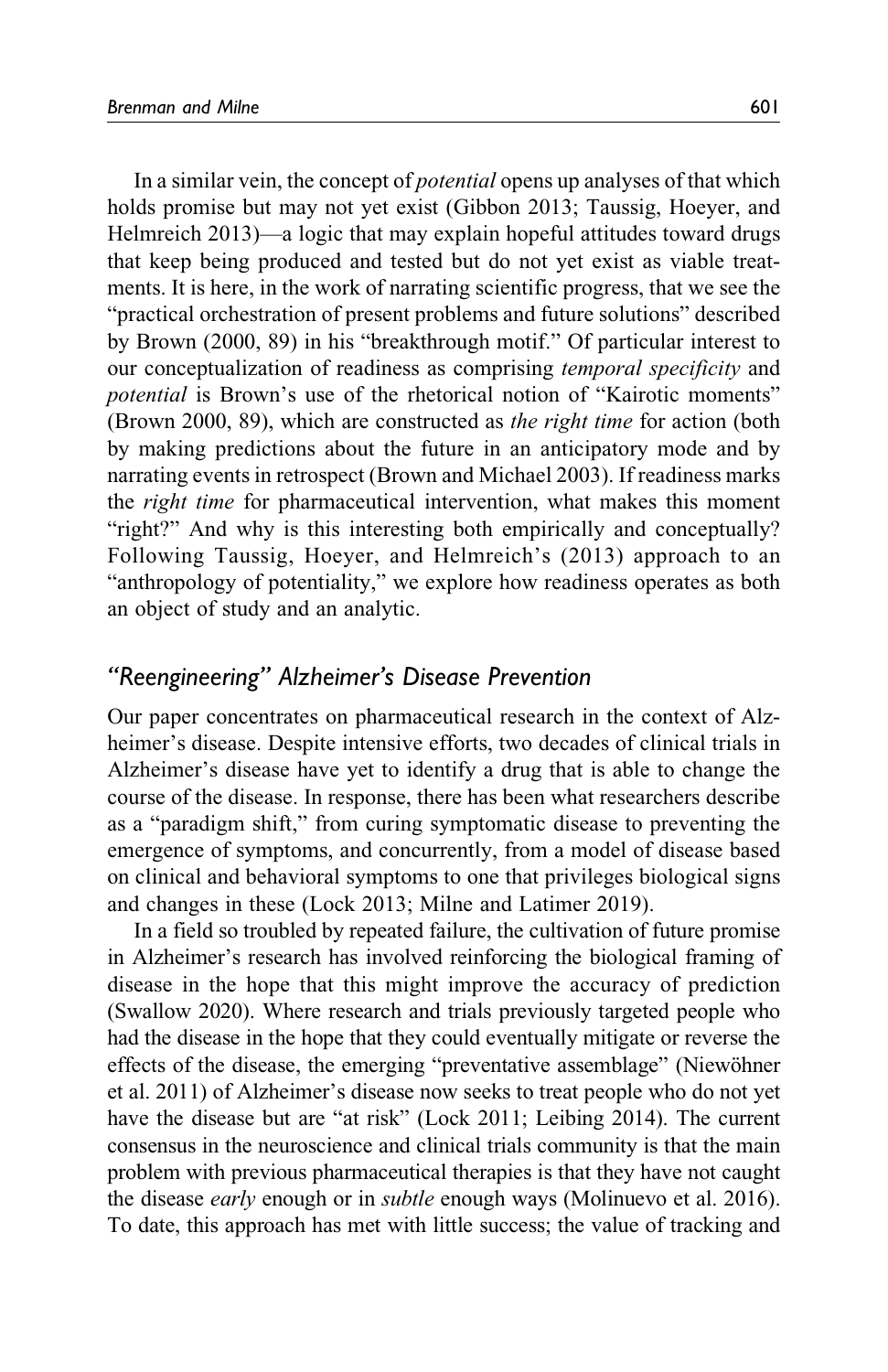targeting biomarkers (understood as biological proxies of "predisease" states) remains hotly contested ([Frisoni and Visser 2015\)](#page-23-0). Nevertheless, the "anticipatory politics" ([Jae 2018](#page-23-0)) of early detection and pharmaceutical prevention is sufficient to mobilize a whole field of disease-modifying clinical trials for Alzheimer's. Such trials necessarily involve people who do not fulfill symptomatic criteria for disease and who may consequently neither be seeking treatment nor accessing healthcare ([Molinuevo et al. 2016](#page-24-0)).

The changing goals of clinical trial research have been accompanied by a shift in approach. Conventional models of clinical trials have been described by leading figures in Alzheimer's disease research as "broken" [\(Cummings et al. 2016\)](#page-22-0). New approaches thus involve not only a fundamental "reengineering" of the nature of the disease being targeted [\(Cum](#page-22-0)[mings et al. 2016](#page-22-0)) but also new forms of measurement, revised regulatory guidance related to the goals and outcomes of trials, new collaborations between public and private sectors, and innovative trial designs that aim to speed the trial process and deliver results more quickly ([Aisen et al. 2016](#page-21-0); [European Medicines Agency 2014](#page-23-0)). The move toward involving "minimally affected optimally selected study participants" [\(Jimenez-](#page-23-0)[Maggiora et al. 2020,](#page-23-0) 226) aims to bring temporal specificity and, therefore efficiency, to the costly and time-consuming process of selecting, screening, and recruiting potential participants.

At the core of these interconnected shifts is the alignment of a diverse group of socio-technical actors concerned with identifying the appropriate moment in the temporal progression of the disease for techno-scientific intervention. The model, as elaborated by influential clinical trialists in Alzheimer's disease, involves "accelerating" the clinical trial process ([Aisen et al. 2016](#page-21-0)); effective "subject selection" [\(Vellas et al. 2011\)](#page-25-0) and "stratification" ([Carrillo et al. 2013\)](#page-22-0) of the research population; and "large-scale co-operation" among the actors involved in funding, conducting, and regulating Alzheimer's disease drug research ([Aisen 2009\)](#page-21-0).

# *The EPAD Study*

We attend to a particular manifestation of these temporal concerns and practical realignments, within a large-scale project: the EPAD study. EPAD is one of a number of public–private collaborations in Alzheimer's disease research funded through the European Innovative Medicines Initiative (IMI). It was established as a result of the IMI's "European Platform for Proof of Concept for Prevention in Alzheimer's Disease" (EPOC-AD) call.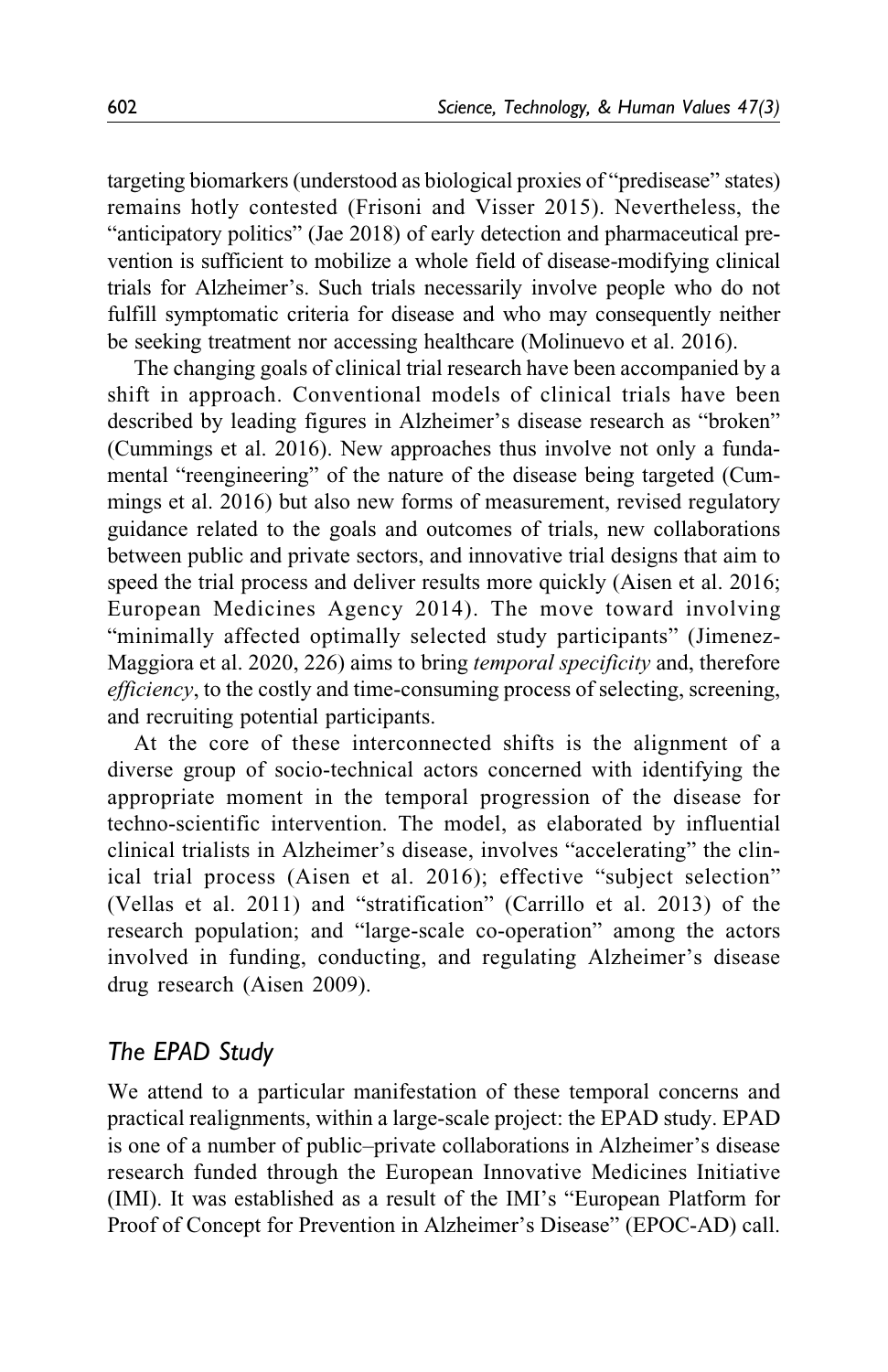IMI topic areas are determined in line with recommendations from industry to address "bottlenecks" in drug development and are intended to create the potential for precompetitive collaboration between large and small biotech and pharmaceutical companies [\(Goldman 2011\)](#page-23-0), although as IMI leaders acknowledge, the boundaries of what constitutes "precompetitive" are neither clear nor static ([Goldman 2011;](#page-23-0) [Laverty and Meulien 2019](#page-24-0)).

The EPOC-AD call described the IMI's intention to invest  $E25$  million with an equivalent contribution from EFPIA—to create a "precompetitive space to enable collaboration for optimizing patient selection, clinical trials methodologies, and candidate therapies" [\(Innovative Medicines Initiative](#page-23-0) [2013,](#page-23-0) 19). The call describes how this would "de-risk the enterprise" of Alzheimer's disease drug development ([Innovative Medicines Initiative](#page-23-0) [2013,](#page-23-0) 29), by creating a platform that would not benefit any single program of drug development but would be available for simultaneous use by otherwise competing companies. Initial industry involvement in the project included commitments from a number of large and smaller pharmaceutical companies including Janssen, Eisai, Roche, AbbVie, AC-IMMUNE, Amgen, Astellas, BIOGEN IDEC, Boehringer Ingelheim, Lundbeck, Pfizer, and UCB [\(Innovative Medicines Initiative 2013,](#page-23-0) 32). These companies were involved to differing extents in the development of the project and, indeed, in Alzheimer's drug development overall ([Cummings et al. 2017](#page-22-0)). However, by participating in the IMI call, each could expect to be able to shape and use the potential EPAD platform.

The value to industry of the EPOC-AD/EPAD approach was described in a mid-2013 workshop held by the New York Academy of Sciences. Michael Ropacki of Janssen Alzheimer Immunotherapy set out a "Registry Recycling Model," in which individuals would be enrolled in an observational cohort study, from which

Clinical studies can then draw ... to create a population of well-characterized subjects, shortening the enrolment period and increasing both the efficiency and efficacy of trials. [\(Bain 2013,](#page-21-0) our emphasis)

At an Organisation for Economic Co-operation and Development (OECD) workshop held shortly after the EPOC-AD call, Luc Truyen (also of Janssen) described how the EPAD program would create "a standing trial ready platform combining direct access to well characterized subjects with sites certified and ready to engage trial participants" ([OECD 2015,](#page-25-0) 19). Readiness was thus central to the conceptualization and establishment of the EPAD program and continues to inform the development of initiatives such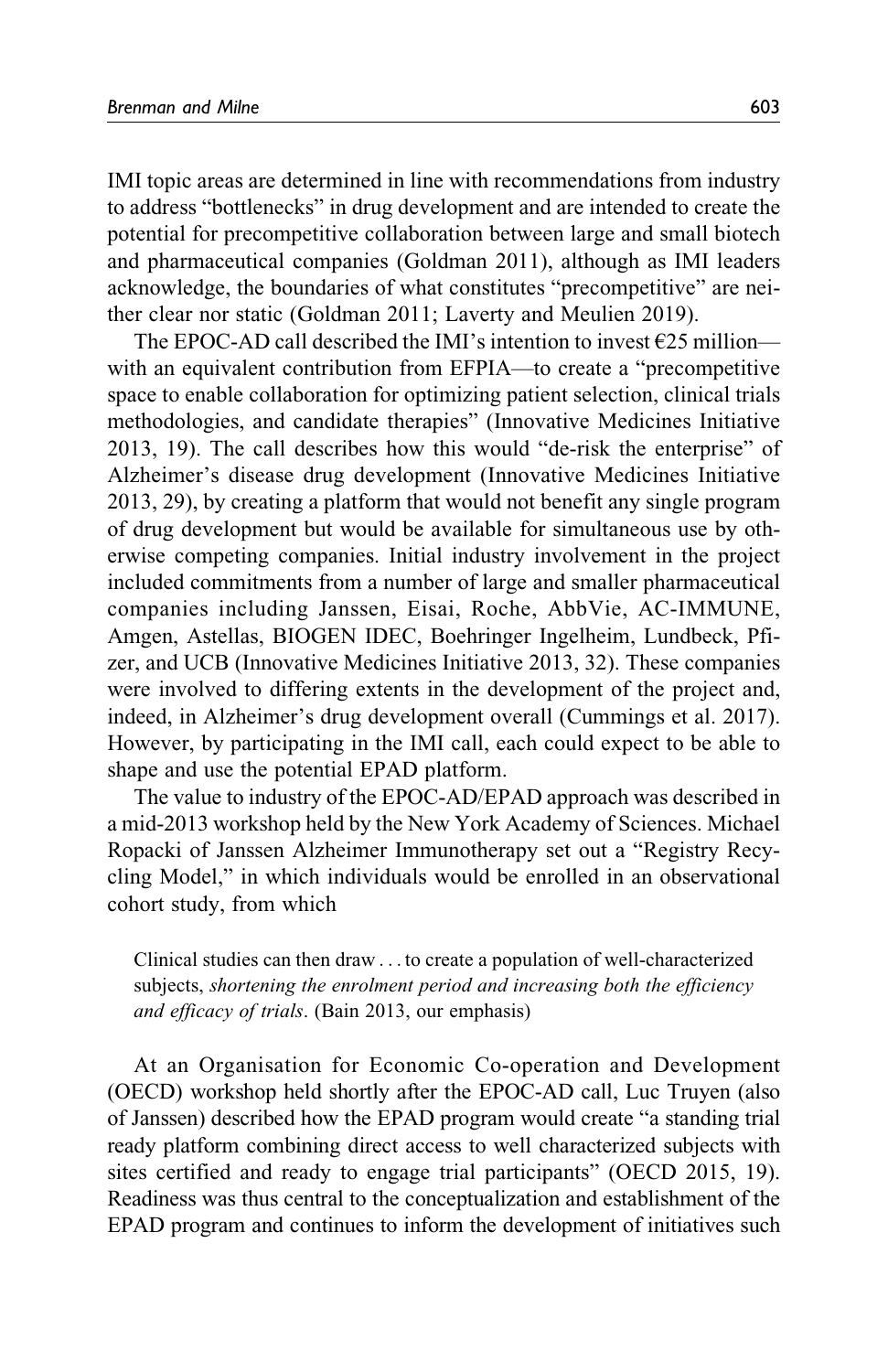as the Trial Ready Cohort for the Prevention of Alzheimer's Disease, which champions the "minimally affected optimally selected" recruitment approach referenced above [\(Jimenez-Maggiora et al. 2020](#page-23-0)). Thus, EPAD was one of several initiatives seeking to minimize the investment of time and money in recruiting eligible participants and to "beat the (biological) clock" when it comes to intervening in disease progression. Here, the stage is set for the launch of the readiness cohort by members of a core group of actors who were defining the terms and setting up the conditions for this cohort to become a population of potential trial participants.

Given its centrality to the reimagining of Alzheimer's disease trials occurring through these initiatives, we propose that the construction of readiness—the right moment for the right individual to respond optimally to a given drug—warrants close empirical investigation. Our discussion draws on our work in social science and ethics embedded within the EPAD study. This work on "ethical, legal and social implications" (ELSI) concentrates on new approaches to clinical trial recruitment and the move to focus on asymptomatic or mildly symptomatic populations in Alzheimer's disease research [\(Milne et al. 2017](#page-24-0)). Enacting our role as (post-)ELSI researchers [\(Balmer et al. 2015](#page-21-0)), we carried out this study as observers of, and researchers within, EPAD. We draw on continuous involvement in the study since its inception, and eleven expert interviews with scientific researchers (from research assistants to the study's executive committee) and pharmaceutical industry partners, exploring perspectives on what readiness "is" and how it was being "done" throughout the EPAD infrastructure. These data were generated at a crucial moment in the project, in which actors were preparing to launch a phase II clinical trial after several years of observational research on Alzheimer's disease trajectories. We begin by exploring how readiness was defined, before drawing out how specific thresholds for readiness emerged in practice and the speculative work involved in managing the drug development pipeline.

# **Part I: Readying Participants**

*"Readiness is*... *" a dual definition*

So, I would define it as people who are ready to go into interventional studies; people who are both ready from a biomarker point of view, so they have the biomarkers of Alzheimer's disease, but also people who are ready ...I guess mentally? (Trial coordinator)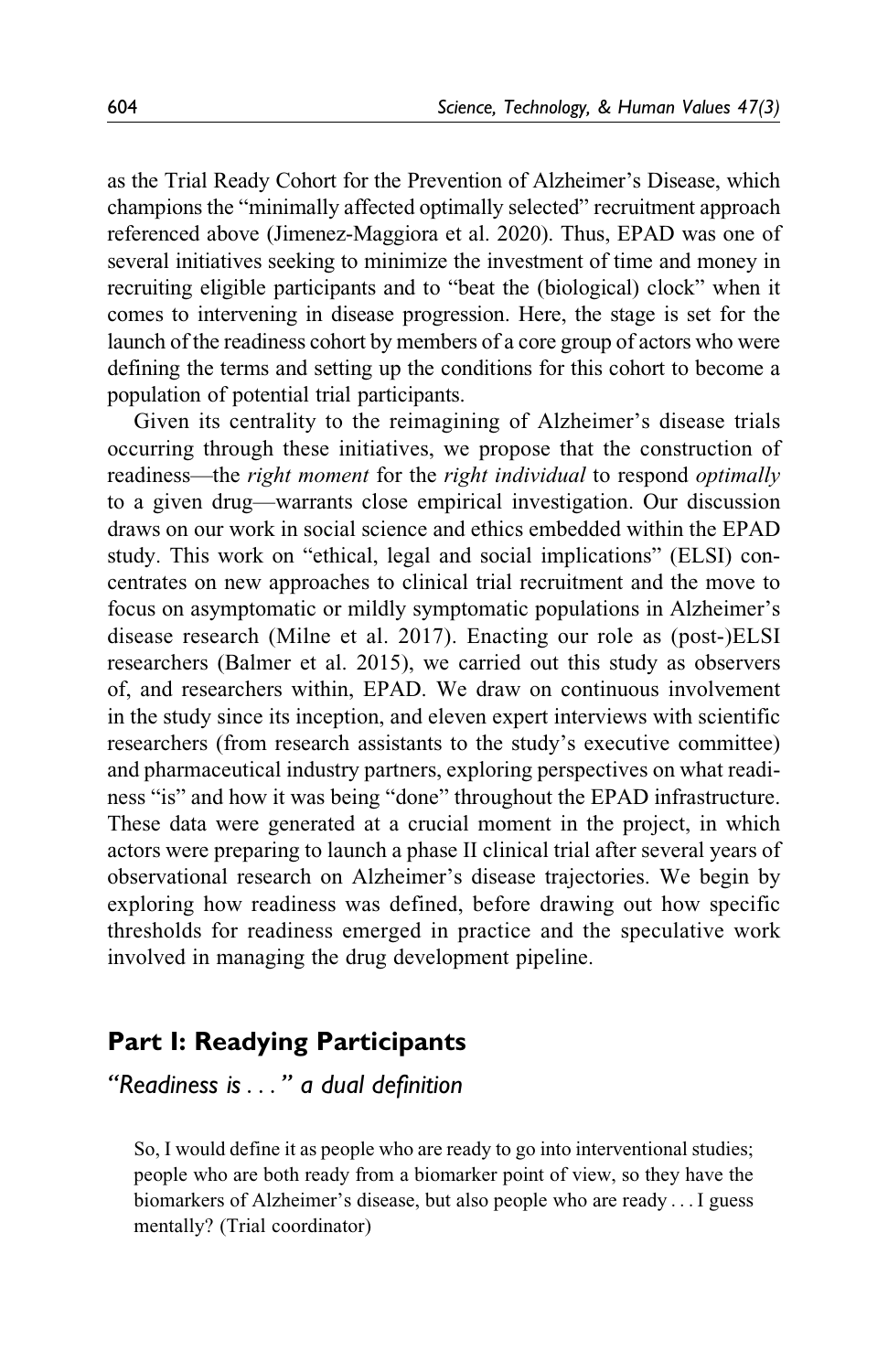In interviews between meeting sessions on the science and practicalities of the future trial, one of the first questions we would ask was "what is 'readiness' in the context of the 'readiness cohort?'" The starting point of responses coalesced around two aspects of readiness: a (bio)technical aspect and a psychological or "mental" one, both located within the individual. The (bio)technical aspect (hereafter "technical" readiness) was, as the trial coordinator above put it, about being ready to participate in a drug trial "from a biomarker point of view." This corresponded to the inclusion and exclusion criteria of the study and, as another trial coordinator called it, "that aspect of ticking the boxes of a trial." The psychological aspect, on the other hand, was about (potential) participants' willingness, consent, and engagement—emotional and intellectual—with the idea of being in a pharmaceutical drug trial. According to these accounts, individual subjects became ready in two ways—in brains and in minds—as the study progressed toward launching the trial. We take this dual definition as a point of departure for thinking about how readiness is understood and operationalized throughout the study and the future trial.

Although psychological readiness was considered in terms of individual volition and cognition, this state of mind (and its maintenance) had implications throughout the study. Psychological readiness is crucial, not just because of the rights and well-being of participants but because of what is at stake if participants drop out. There is no threshold at which psychological readiness has been definitively achieved; it is a state that has to be sustained and maintained. As a US-based industry representative stressed, "maybe even the worst thing that can happen is you actually enroll somebody and then they drop out." He went on:

Because you've invested the quarter of a million dollars of time and money of all the professionals and the sponsor to get that person qualified to be in that trial. And then because they weren't emotionally committed to it, or their caregivers weren't, they drop out.

His comments make clear the value of "readying" work through the clinical trials enterprise. Trialists took seriously the fragility of people's motivations to participate, be it altruism or hopes for access to successful disease-modifying treatment (or, in the words of the US industry representative, "love of self, love of family, love of country"). The possibility of participants dropping out hung heavily over everyone who had invested in the trial—financially, emotionally, and scientifically.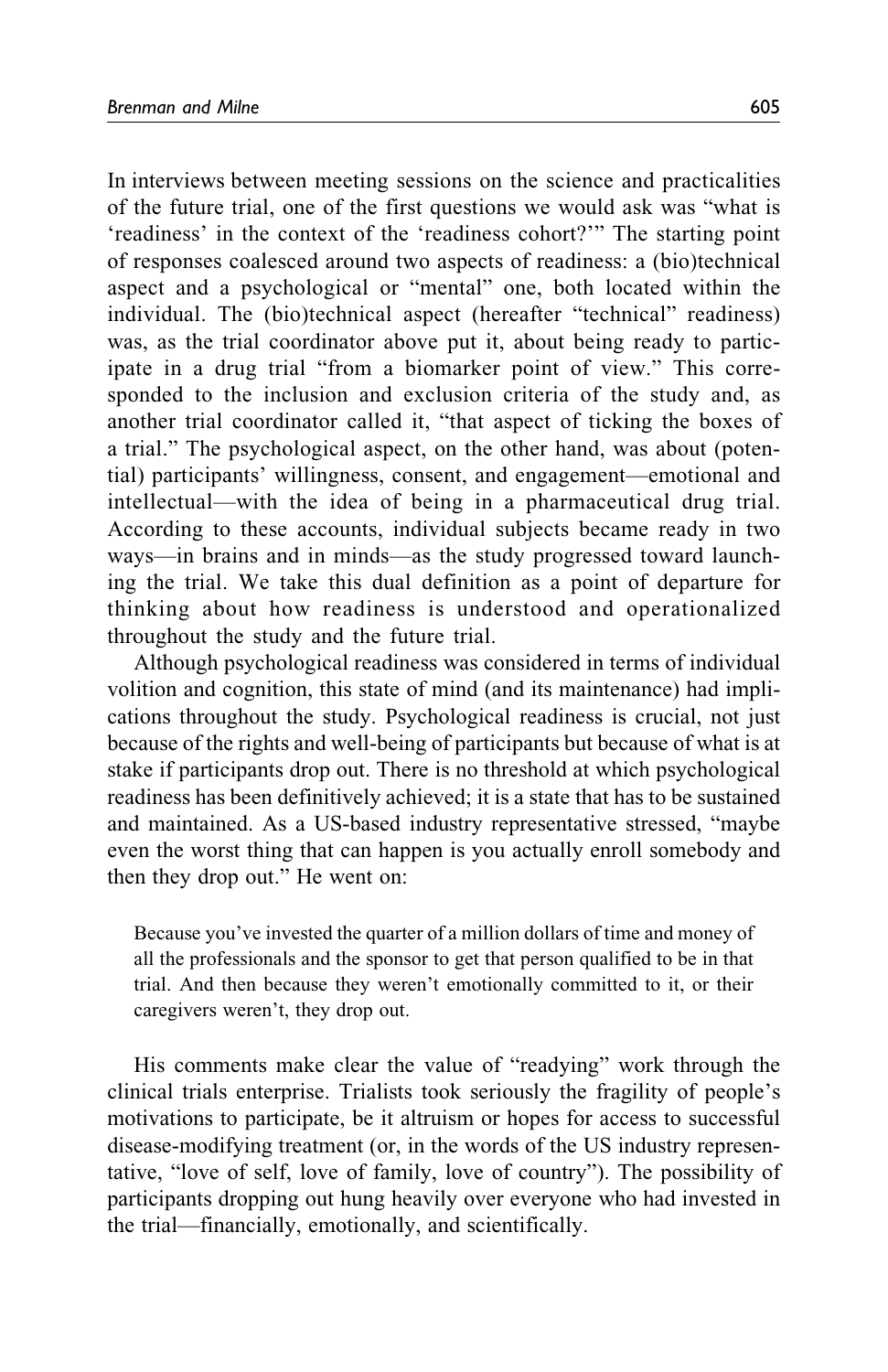### *"That's why we do epad—to understand the timing"*

Closely related to the within-person aspect of readiness was the withinbrain aspect. In contrast to psychological readiness, there were quantitative measurements and thresholds for the technical, "tick-box" aspect of readiness. Thresholds for technical readiness were based on two important measures: first, levels of the beta-amyloid in the brain, the protein most commonly implicated in the etiology of Alzheimer's disease and the target of most disease-modifying clinical trials to date; and second, the clinical dementia rating score, a wide-ranging assessment of cognitive function.

At the outset of a trial, the way thresholds function is in theory simple: participants must meet the first threshold (showing that enough betaamyloid has built up in the brain) and they must not exceed the second (showing that they do not have a dementia rating score of 1.0, which would mean they could be clinically diagnosed with dementia). These thresholds are important when planning a prevention drug trial because everything depends on understanding the nature and pace of change, and in so doing, framing the point in a disease process where a compound might most effectively "act." Indeed, one trial coordinator summed up the rationale for the project in terms of these temporal thresholds: "That's why we do EPAD—to understand the timing."

When it came to understanding the "timing" of Alzheimer's disease, there was a strong focus on the very early stages of the disease. But while some people talked of these early stages being the disease, others described them as more of a precursor: such as the industry partner who described them as "participants who have signals, with a higher risk." The technical thresholds set centrally by the project executive committee thus became pivotal to resolving these conceptual ambiguities and defining readiness. These technical readiness thresholds indicated an optimal moment for trial participation, when signs of pathology were considered to be most amenable to pharmaceutical intervention.

While psychological readiness was presented as socially produced and changeable, this technical aspect was "black-boxed" [\(Latour 1987\)](#page-24-0) as a biological process within the brains of participants. In theory, reaching these fixed thresholds was contingent only on the timings and processes of the aging brain. However, in the following sections, we encounter aspects of readiness that were contingent on processes, people, and materials beyond the individual: a more distributed conceptualization of readiness than the initial descriptions suggested. As we go on to demonstrate, seemingly fixed thresholds were subject to alterations that reflected the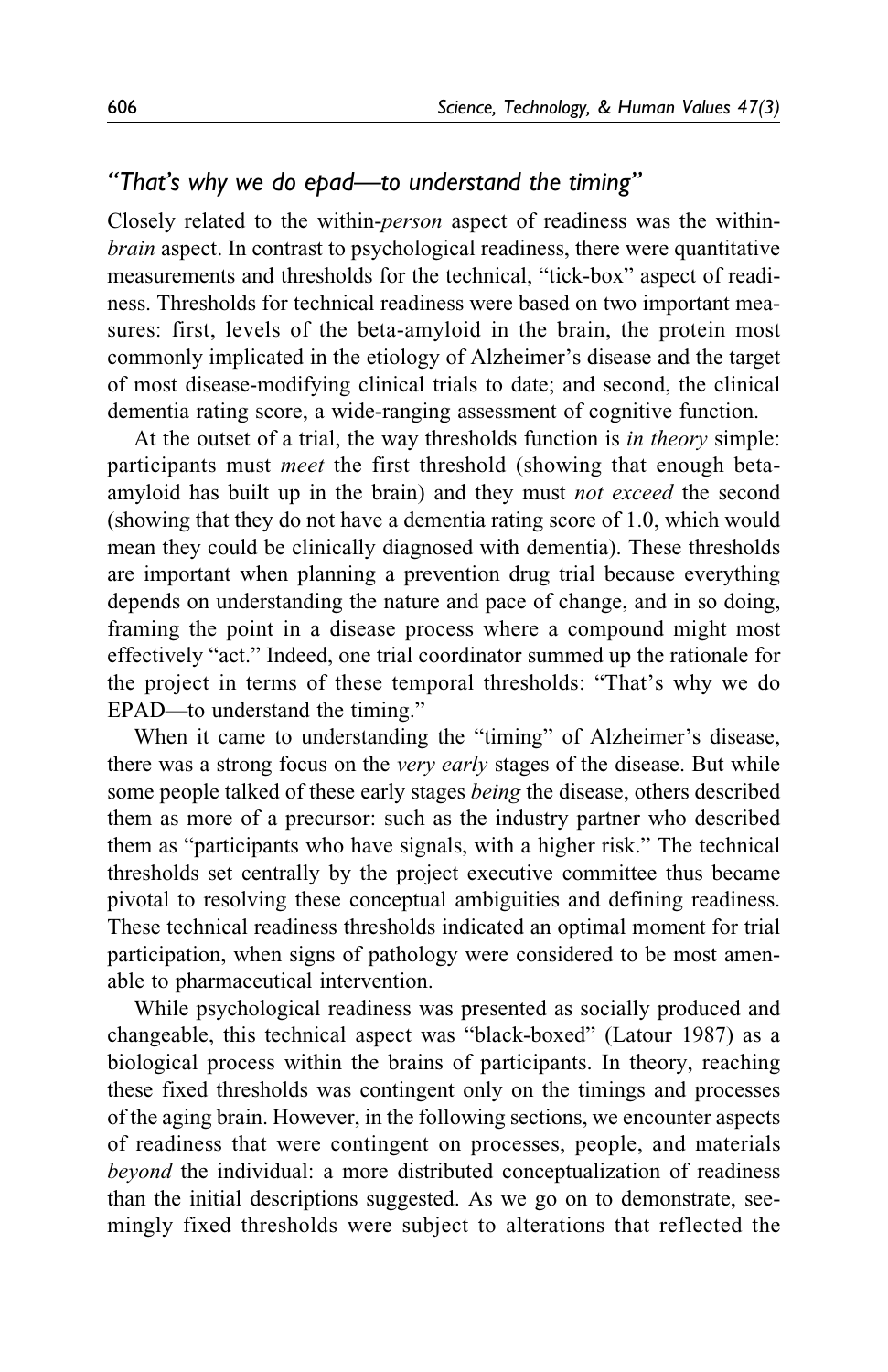processes and politics of drug development. We focus on one particular threshold shift and contextualize it among the moving parts of the study.

### **Part II: Sociotechnical Coordination of Readiness**

In opening up the "black box" of readiness thresholds, we found that considerable organization went into producing technical as well as psychological readiness. What is more, we saw ongoing adjustments to the study that shifted the threshold for readiness and therefore the status ("ready" or "not ready") of many cohort participants.

As we have described above, technical thresholds for readiness were in theory about having crossed the threshold for one key biomarker, betaamyloid, and having *not yet crossed* the threshold for a clinical diagnosis for dementia. As a participant, you could, by this logic, only become "not ready" when you became clinically diagnosable with dementia. Having a diagnosis of dementia meant you would have passed the preclinical phase; it would be assumed there was no stopping the disease progressing, and therefore you would no longer meet the inclusion criteria for the trial.

In practice, however, there was another crucial way in which many people became "not ready" and therefore ineligible for the trial. In 2015, in the initial phases of the EPAD study, a core expectation was that future interventions would focus on people who had no symptoms of cognitive impairment at all but who exceeded a threshold for amyloid levels (referred to as "amyloid positive"). This reflected contemporaneous expectations about drug development, captured in the new guidance from regulators and the growing interest in studies among people without symptoms ([European Medicines Agency](#page-23-0) [2014](#page-23-0); [Molinuevo et al. 2016\)](#page-24-0). However, about three months before our interviews, this focus on completely symptomless or "silent" Alzheimer's disease changed, with consequences for all the other "readying" work that we have been describing. A trial coordinator explained this when asked about how recruitment was going in the context of these changes:

Interviewee (I): of course, now we have a different kind of trial lined up, and that has changed the approach in EPAD dramatically. The idea that we had in our minds since the beginning was that we were focusing more on the preclinical phase of Alzheimer's. And that's what we've had in mind with recruiting as well. But now of course we've shifted our attention to MCI (Mild Cognitive Impairment) patients... . So that makes a huge difference for how to recruit and who to recruit.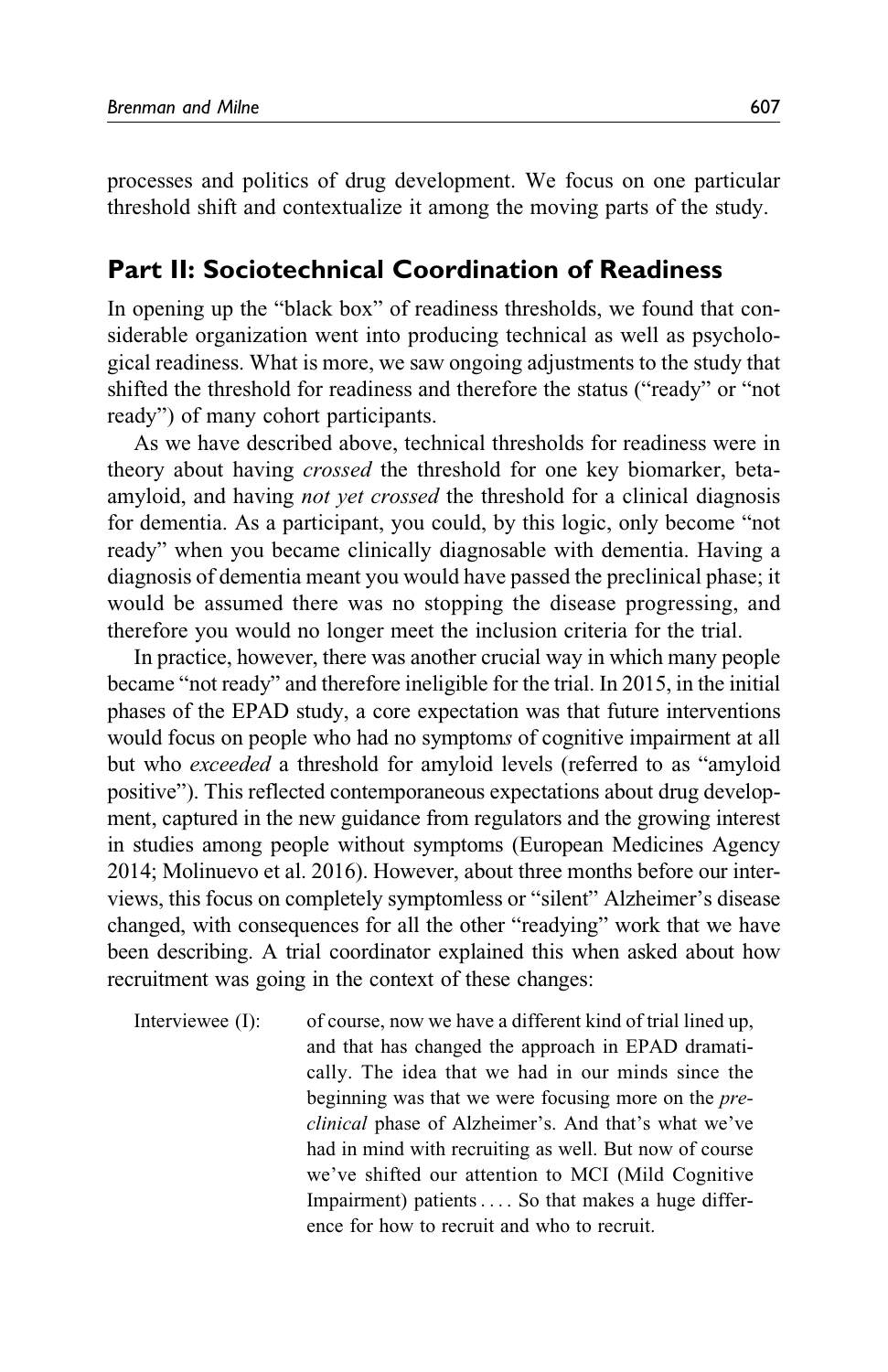| Interviewer (NB): | At what moment did you feel "OK that really shifted?"      |
|-------------------|------------------------------------------------------------|
| Ŀ.                | Yeah, that's a good question. (The PI) sent out an email   |
|                   | last couple of months ago, that was the official           |
|                   | announcement that says, "we're really focusing on our      |
|                   | efforts on MCI recruitment now,"Before that, I             |
|                   | think it was communicated more between the lines.          |
| NB:               | OK, and how did the official announcement change           |
|                   | things?                                                    |
| Ŀ.                | It's all going to change now  before the message was:      |
|                   | "OK, we're behind on recruitment, recruit as many as       |
|                   | you can," and our programs were let loosebut now           |
|                   | of course those people are—they're <i>less</i> valuable in |
|                   | terms of this specific trial.                              |
| NB:               | So, it's like the terms of the readiness have shifted?     |
| I:                | Yeah, that's a good way of phrasing it.                    |

This conversation charted the unfolding of an event that—confusingly caused many people to become "not ready," without developing a clinical diagnosis of dementia. The initial focus on entirely preclinical (asymptomatic) Alzheimer's disease had given way to one that incorporated *mild* symptoms known as the prodromal phase of the disease. So, this was not about participants becoming ineligible for a trial because they had developed clinically diagnosable dementia. In fact, the participants who became "less ready" were those who were *more* cognitively healthy and who did not (yet) have signs of MCI. The reason for them becoming "not ready" was that the terms of readiness had changed. The threshold had moved further along the scale of cognitive decline to include the "prodromal" condition of MCI. The threshold had been destabilized, but it was clearly contingent on something else, aside from biology, psychology, or general scientific consensus.

# *Readiness is*... *in the drug?*

If you talk about trial readiness for if a *person* is ready—well that *depends on* the compound (Trial coordinator)

What was this "something else" that readiness was contingent on, beyond the biology and psychology of the participants in the readiness cohort? And what does this tell us about the values and materials that shaped and animated the project? The answer to the first part of this question emerged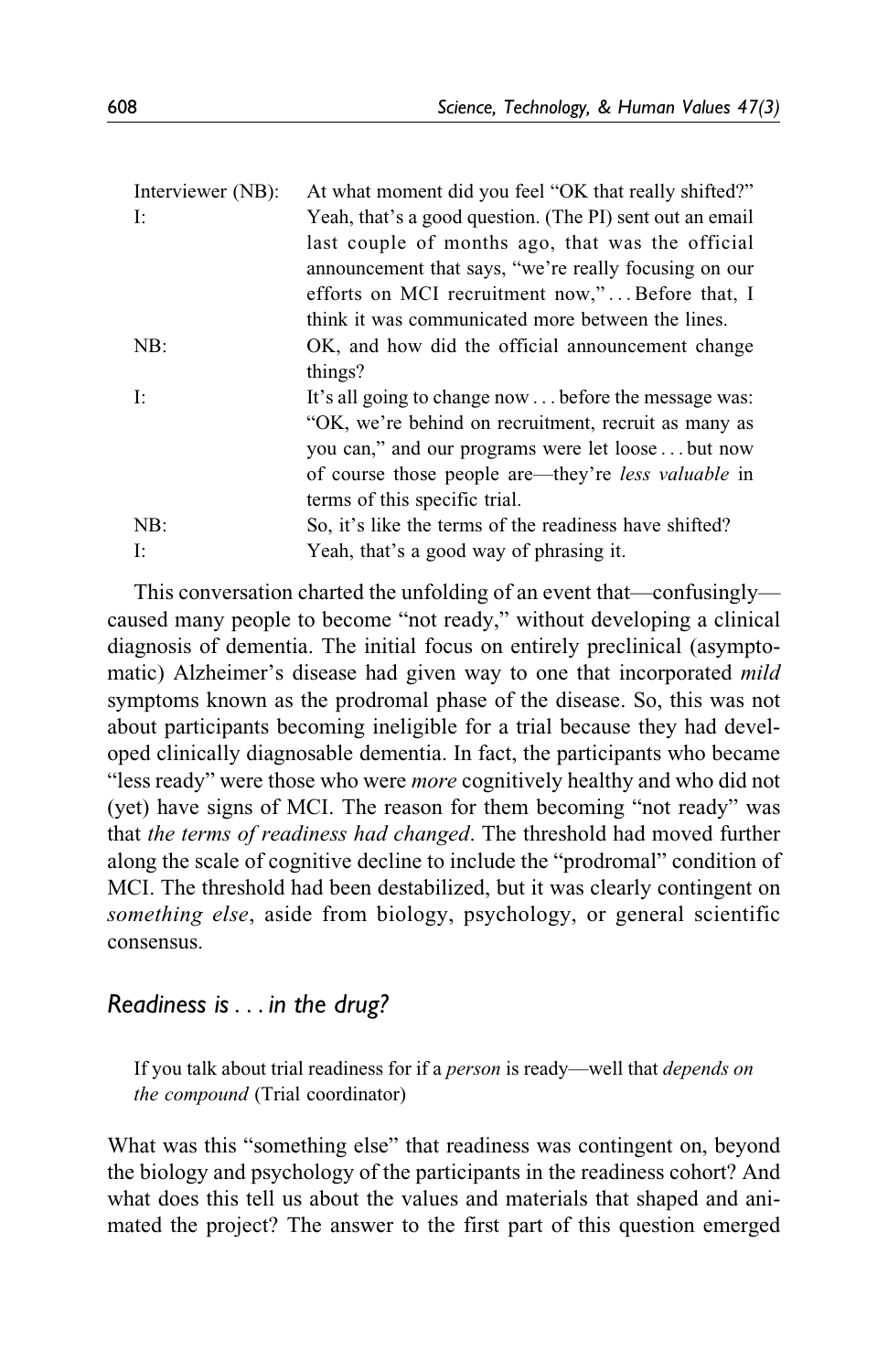throughout many of our interviews, usually soon after it became clear that criteria for becoming ready were more fluid in practice than in theory. Whether or not people were ready for this trial, we were told, was dependent on *what kind* of trial it was going to be and, specifically, on which compound the trial would be testing. As one industry partner involved in the operations of the study described, this meant that readiness fluctuates over time, as different drug owners come in with potential "interventions" for the trial:

Yes, and indeed that point will differ over time again ... readiness will look different in a year from now, in two years from now, because two interventions might come on board. A third intervention might come on board with all different expectations and eligibility criteria so then the readiness might look completely different. For instance, if the first PoC (Proof of Concept trial) will be let's say a prodromal subject, then you're kind of losing the readiness of the preclinical subjects because there is no PoC trial for them ... . So, you see it kind of fluctuates.

This interview fragment describes exactly what the trial coordinator above was talking about, but this time, from an industry perspective. We hear about the moving parts of the trial responding to the kind of drug being added into the protocol. Earlier in the interview, she described the protocol as the "backbone" to the study, from which nothing could be removed but to which new trials could be added. It was one of these trials whose potential arrival set in motion the shift in the "terms of readiness," which made all of the asymptomatic subjects (with amyloid biomarkers) lose their status of being trial-ready.

### *The drug as actor: power and potentiality*

Several people we spoke to across industry and academia echoed this idea of "flexibility," "fluctuation," or "fluency" in the operational definitions of readiness. Despite all the work that went into readying participants, to make sure they were willing to go into a drug trial and aware of the potential promise of that trial, there was always a chance that the *drug itself* would override this and make those very same participants ineligible for the trial (counterintuitively making them "become not ready").

Here, the creation of a readiness infrastructure oriented toward potential future trials disrupts conventional drug-development processes, in which trial development *follows*, rather than *precedes*, the existence of a potential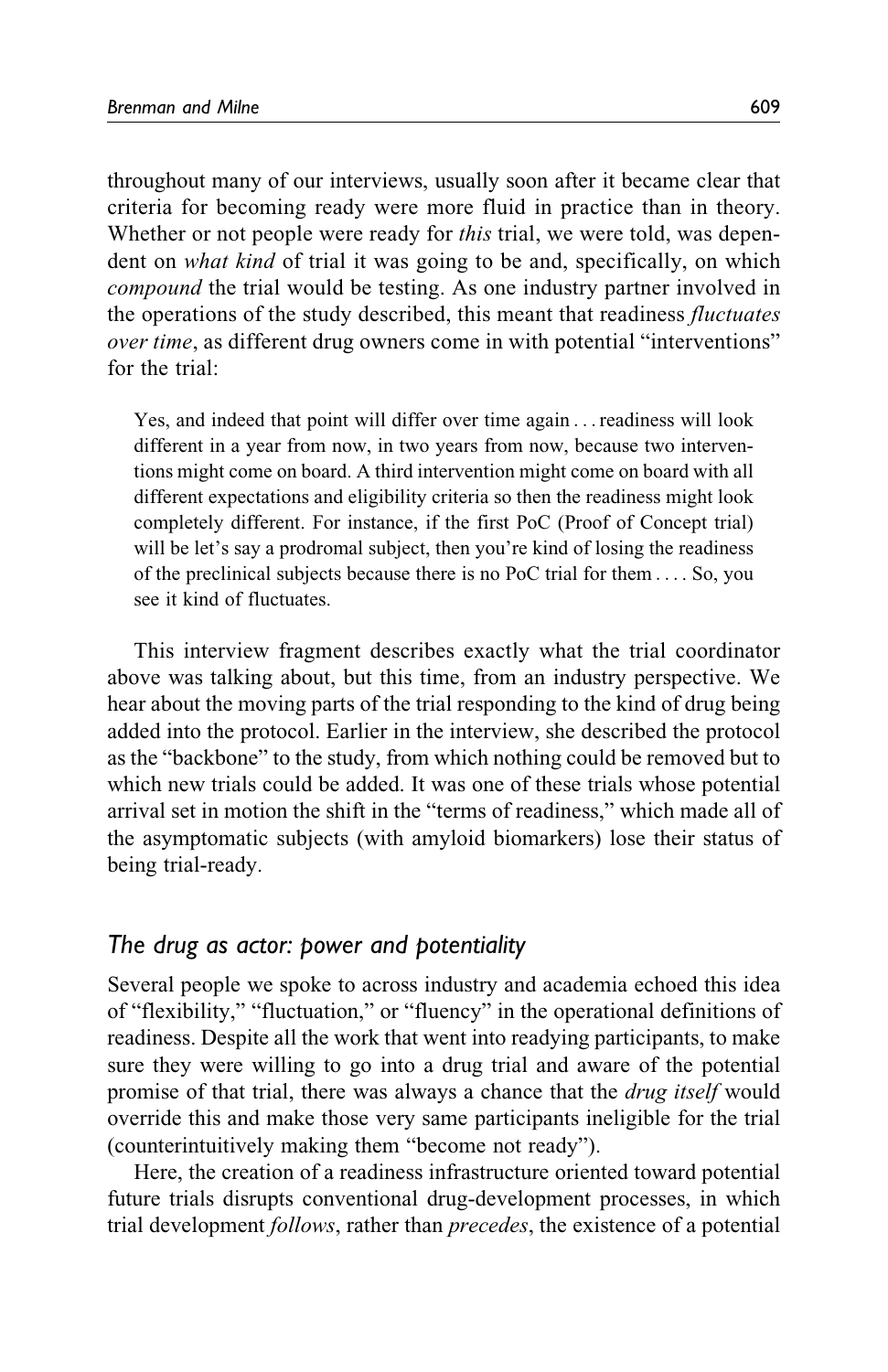therapeutic agent. As a "precompetitive" collaboration aimed at establishing an infrastructure for trials, EPAD was at the mercy of the unfolding of "competitive" company development pathways. This contributed to concern about the power of the compound to technically "de-ready" participants who were psychologically "ready" to move into the trial. In such a situation, there was little that could be done to alter the "demands" of the drug.

How the drug acted on the trial platform and, in particular, the operationalization of readiness was distinctly future-oriented throughout the project. Unlike many of the more complex or subtle potential outcomes of EPAD, such as increased knowledge of how and why Alzheimer's disease develops in certain ways, the powerful potential of the drug was, quite simply, that it might work:

People want to be part of this family, want to succeed, want to see eventually—does it work? I'm sure the drug companies want to see it work-ing ... we're all so disappointed with the failure of aducanumab<sup>[1](#page-21-0)</sup> that we're going, please let this work.

These were the words of a recruitment team member, who had spent her career working with people with dementia and held huge hope for finding a cure. Other respondents were also concerned with the potential of the drug working but their accounts indicated varying degrees of influence over whether it would act in the desired way. Some were in a better position than others to manipulate the moving parts of the study to ensure the drug had the best possible chance of working and—more specifically—on which particular types of participants it might work best. For example, a biostatistician talked about finding the right (future) patient on which to make the drug work. When discussing the use of MCI as a proxy for trial readiness, he lamented the fact that trialists often tried to find these participants without more sophisticated predictive data to tell them whether or not these patients were "right." He insisted that through disease modeling, they could determine whether participants were on the "Alzheimer's pathway," whether they were "likely to progress," and whether they were "the right patient." For him, and others invested in the future trial, the potential of the drug was something to be predicted, modeled against data, and then cultivated through the selection of people most likely to respond to the compound available at any given time.

A story about the development of a clinical trial platform characterized by "flexibility," "fluctuation," or "fluency" bears little resemblance to the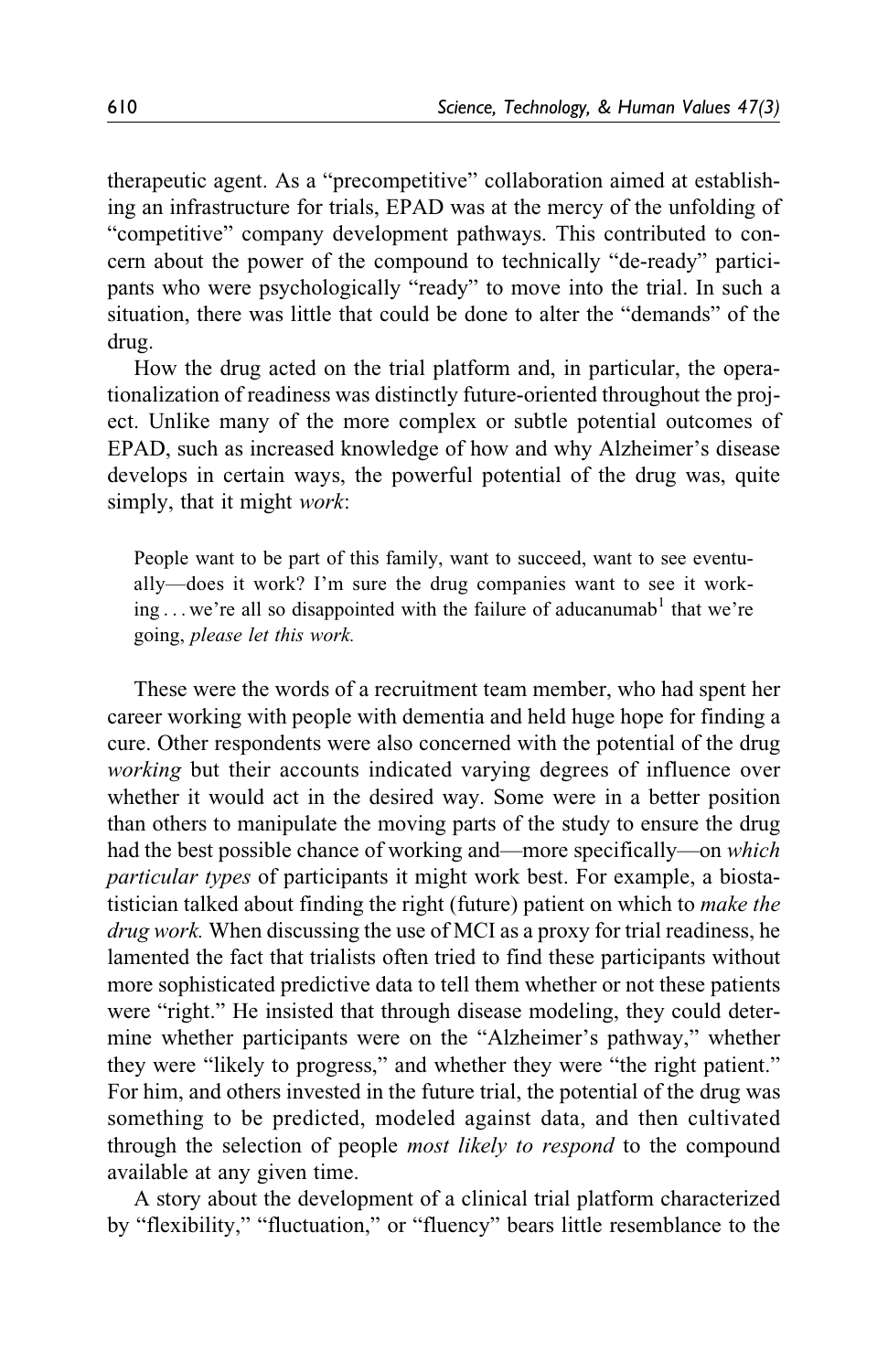broken "machine" in need of "reengineering" within the clinical trials literature ([Cummings et al. 2016](#page-22-0)). Even more striking is the interdependency of different elements, namely, the way in which eligibility criteria, biological thresholds, and readiness itself both create the conditions for and respond to particular drugs. These drugs, therefore, came to be a driving force of the study, even as they remained an unconfirmed potential within the "pipeline" of potential pharmaceutical owners. In the final part of our findings, we attend to the temporal, future-oriented, and ultimately speculative nature of this driving force.

# **Part III: "Ready for What?" Animating Absence, Choreographing the Future**

So, we had to give a message that "there are going to be trials started somewhere in the course of EPAD, and the goal of that trial is to try to influence the course of Alzheimer's disease, but we're not really sure what it's going to be yet, and we're also not sure whether you will be eligible for it"... participants wanted to be ready, but *ready for what*? And at what time? (Trial coordinator)

We have hitherto described how thresholds of readiness were contingent on and responsive to the particular drug that was "in the pipeline" at any one time. In this final part, we follow the "moving parts" of the clinical trial research—drug development nexus to the speculative promise of the candidate drug. The quote above illustrates the glaring unknowns surrounding the drug and its introduction into the trial: "ready, but ready for what?" Highlighting this speculative aspect of the trial, we consider how invisibilities and absences in the drug development pipeline operate in relation to the more present aspects of the study, and how we as researchers might work with speculation as a mode of engagement with the future of dementia prevention research.

# *The opacity of the drug development pipeline*

The inclusion and exclusion criteria for the readiness cohort and the protocol for the connected proof of concept trial had been clearly defined at this point of the study. However, it remained unclear what these had changed for and what potential future treatment the drug trial was offering. One researcher described the situation as being "all a bit cloak and dagger at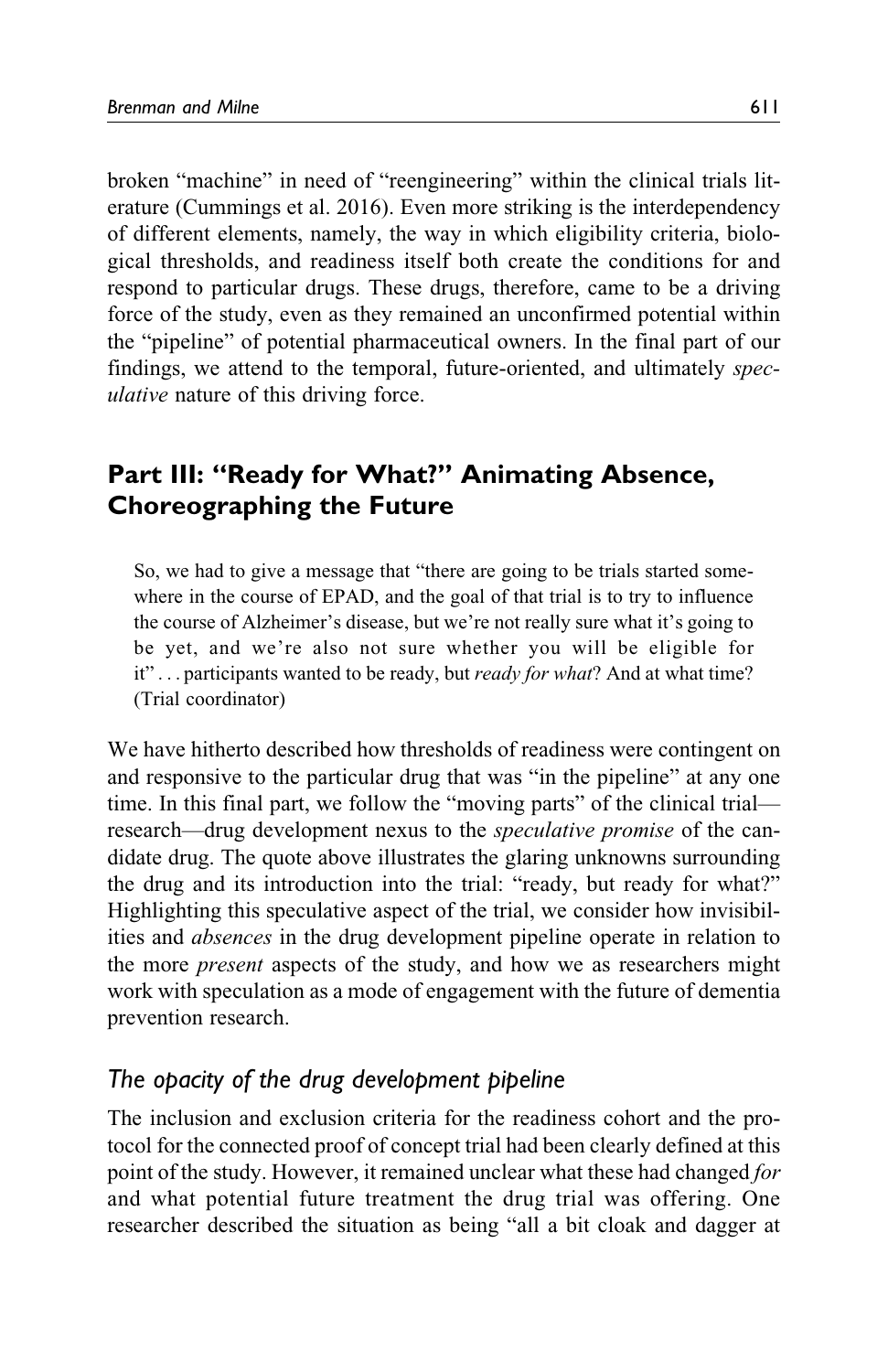the moment," given that the specific drug to be tested was yet to be revealed. Most people involved in coordinating the study and collecting data knew on what and in whom the drug was likely to act (i.e., on the protein "tau," in "prodromal" participants), but almost no one knew anything about the drug itself or to whom it belonged. The reason for this opacity was the uncertainty and precarity of the process of securing the drug with the intervention owner (the pharmaceutical company), which the future of the trial depended on. In fact, most of the study's leadership described the intervention not as one solid intervention package, but as a number of possible interventions "in the pipeline," with one intervention holding most promise for the future trial at any given time.

This uncertainty emerged from the project's position at one intersection of "precompetitive" and "competitive" space in drug development. Predicated on the creation of a platform through precompetitive collaboration, the ultimate operation of the platform depended on engagement with the "competitive" spaces of drug development. This was reflected in the difference between the transparent development of the platform and the opacity of the trial. Only a small and select number of people who had entered into nondisclosure agreements with potentially interested companies could "see into" the drug pipeline. Its contents had to remain secret until a final contract had been secured with the owner of the drug, with the wider consortium informed only that discussions were ongoing with a company about a drug at a particular stage and with a particular mode of action (e.g., an anti-amyloid drug currently at phase I). Although the project was a public–private partnership, the industry partners who were already involved were not necessarily those who would use the platform, with other, external intervention owners also able to buy in and start testing their compounds. This was delicate—a process one member of the study's executive committee described as "the intervention owner giving away their baby," going on to emphasize what a "valuable asset" a promising compound is to a company. And so, while the readiness of participant bodies and brains was constantly being measured and made visible, the (non)readiness of the drug was being kept largely invisible.

### *The drug as absence: An "ontology of withdrawal"*

While the drug was described in some conversations as being invisible, in others, it was talked about as being manifestly absent ([Law 2004\)](#page-24-0):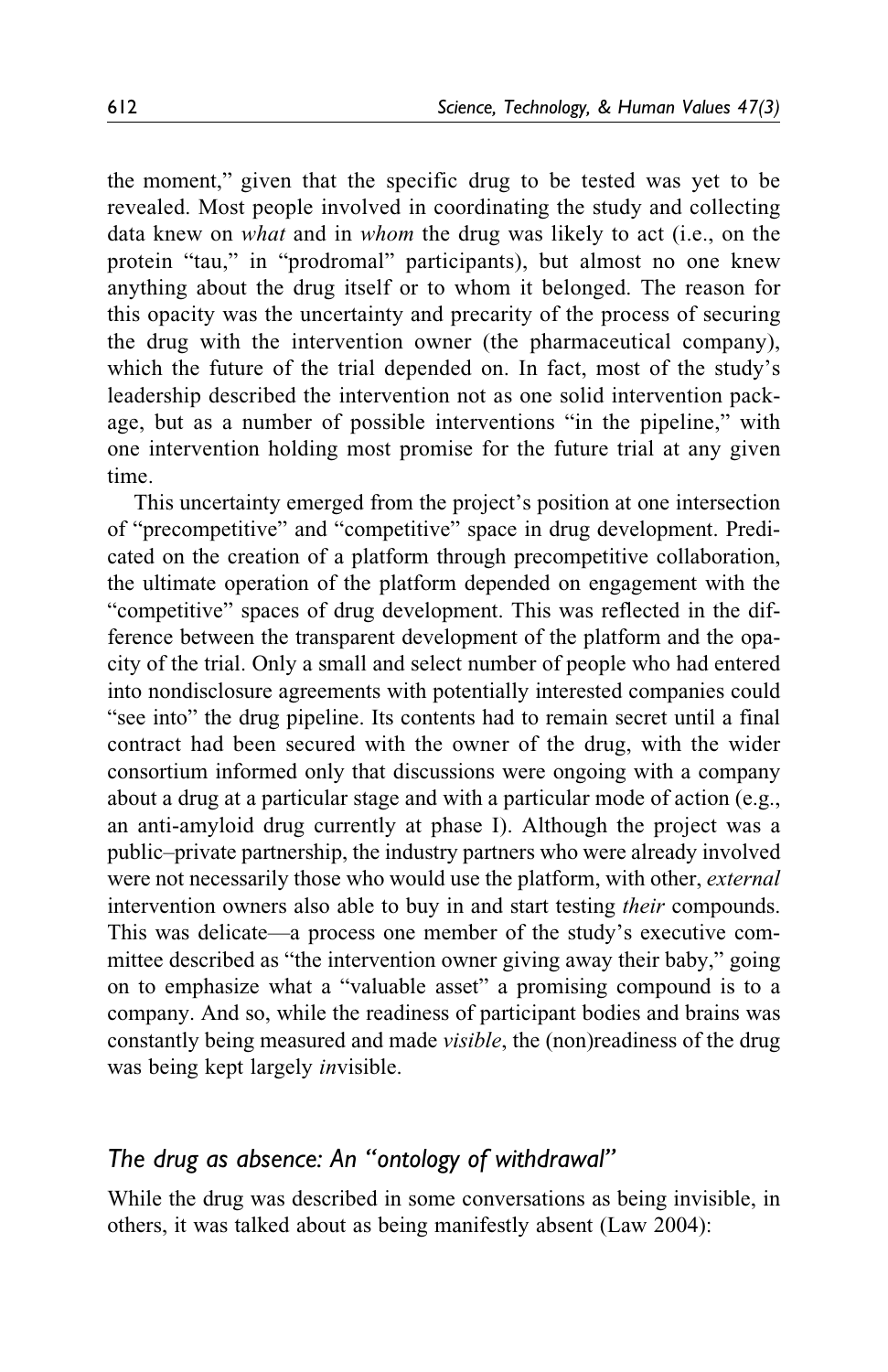Oh [the readiness cohort] is a great idea! But we need a drug now. Today. We need a drug two years ago.

This came from an industry partner, whose involvement in a number of other clinical trials made her skeptical about whether the trial platform was "ready" to enter into the next phase of drug testing. As described above, the commitment of the IMI and its industry partners was to create a shared framework for potentially competing actors to conduct simultaneous trials. Understandably, therefore, this partner was concerned about the lack of a drug itself at this crucial point in the study. After all the discussion about a particular drug determining the readiness of participants, this drug became evanescent when it came to operationalizing it in the trial itself. Even more curiously, many of our interviewees and participants in the meeting accepted this absence and maintained that the drug trial was ready to go ahead. In contrast, for another senior data scientist involved in the trial platform:

... the first goal of EPAD is to deliver a clinical trial: The proof-of-concept trial. So, is EPAD ready for that? I think, absolutely.

These answers were not the only diametrically opposed responses to our question about the "readiness" of the trial platform itself, there was little agreement on this among our interviewees. After so much protocol adjustment to achieve agreement about participant readiness, this disagreement about the implication of the absent drug was striking.

Unlike the modeled trajectory of cognitive and biological decline that provides its basic logic, the trajectory of drug development itself emerged as unpredictable and nonlinear. In narratives about the readiness of trial platform, the potentiality of the drug was less about an innate potential of the compound and more about the potential of what *might be*, but is *not yet* there. This is the "complex work" of potentiality: "to imagine or talk about potential is to imagine or talk about that which does not (yet and may never) exist" [\(Taussig, Hoeyer, and Helmreich 2013](#page-25-0), S4). Indeed, at the time of our research, the absence of the drug was what held the potential to do what previous drug trials had repeatedly failed to do: work on earlier-than-ever stages of the disease trajectory to stop cognitive decline.

This future orientation speaks also to the notion of *speculation*, the practice of casting into an unknown future from a known present. The opaque "cloak and dagger" of the drug pipeline animates Bryant and Knight's [\(2019,](#page-22-0) 83) conjecture that speculation is where the "weirdness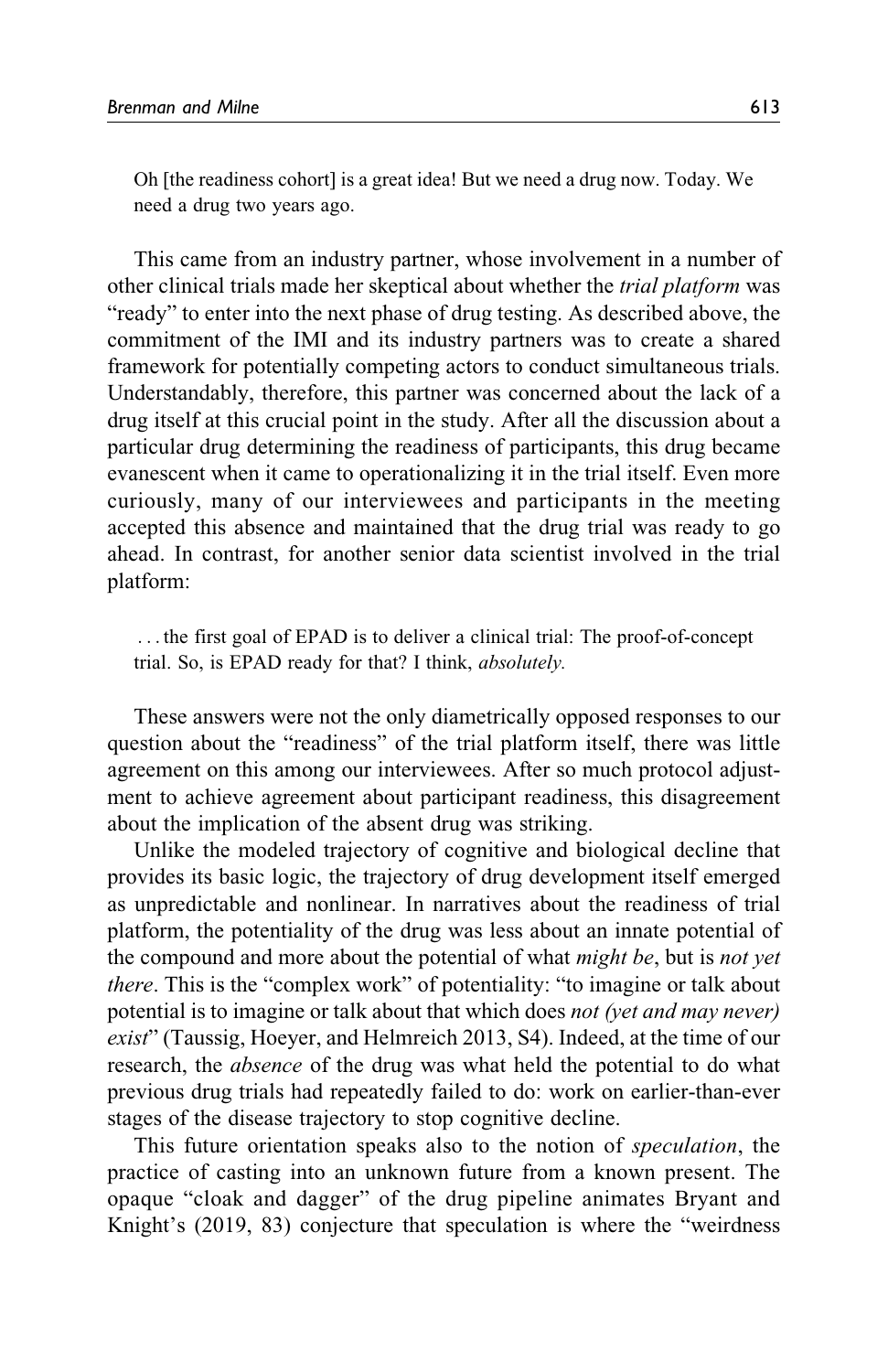of the world" and "our inability to pin it down" leads to imaginative knowledge practices. Our attempts to follow the drug in our interviews, only to find it vanishing from view, echo what Bryant and Knight call the "ontology of withdrawal": of things disappearing or not making themselves known as we inhabit the speculative gap.

### *Working in the speculative gap (or, the intervention's new clothes)*

In this paper, we have opened up the sociotechnical "black box" of the readiness cohort, attending to what was present, what was absent, and what was "not yet" in this particular case study. Crucial to this has been exposing how the drug operated as a "not yet"—something which has taken on renewed meaning as we reflect upon the trajectory of the trial platform now that the project has drawn to a close. In fact, the intervention never arrived: no trial was launched, and no drug was tested. The drug was (and remains) a speculative, anticipatory entity, but no less powerful for it. The speculative promise of the drug could not be taken away, because, on the one hand, so much depended on it, and on the other, it did not (yet) exist. As [Gibbon](#page-23-0) [\(2013\)](#page-23-0) has observed in the field of cancer genetics, science does not hold innate potential but rather is imbued with it via various local articulations of knowledge and technology. We can describe the drug as a powerful but ambiguous placeholder in this study context: a placeholder around which progress in drug development and testing are able to "happen" in various ways in response to changing articulations of knowledge and technology. Where does this leave our concept of readiness, dependent as it is on this unreliable object?

Readiness, as an analytic as well as the condition we have been describing empirically, is characterized by its workability—its contingency on moving parts and changing thresholds in a scientific project being put into practice. It remains highly pragmatic, as well as fluid, in the context of the trial platform. Its parameters and thresholds respond to the changing availability of potential drugs as well as the changing definitions of potential (preclinical or prodromal) Alzheimer's disease. Here, we are reminded of Clarke and Fujimura's "Right Tools for the Job" in which all these components (tools, jobs, and "rightness") are situational and contingent; and how specifically, "designations of the 'rightness' of timing ... is circumstantial" [\(Clark and Fujimura 1992](#page-22-0), 5).

The construction and maintenance of a readiness cohort *appeared* to be full of linear movement toward disease modification or cure, seeking to stay "one step ahead" of the disease trajectory itself. But what we learn from the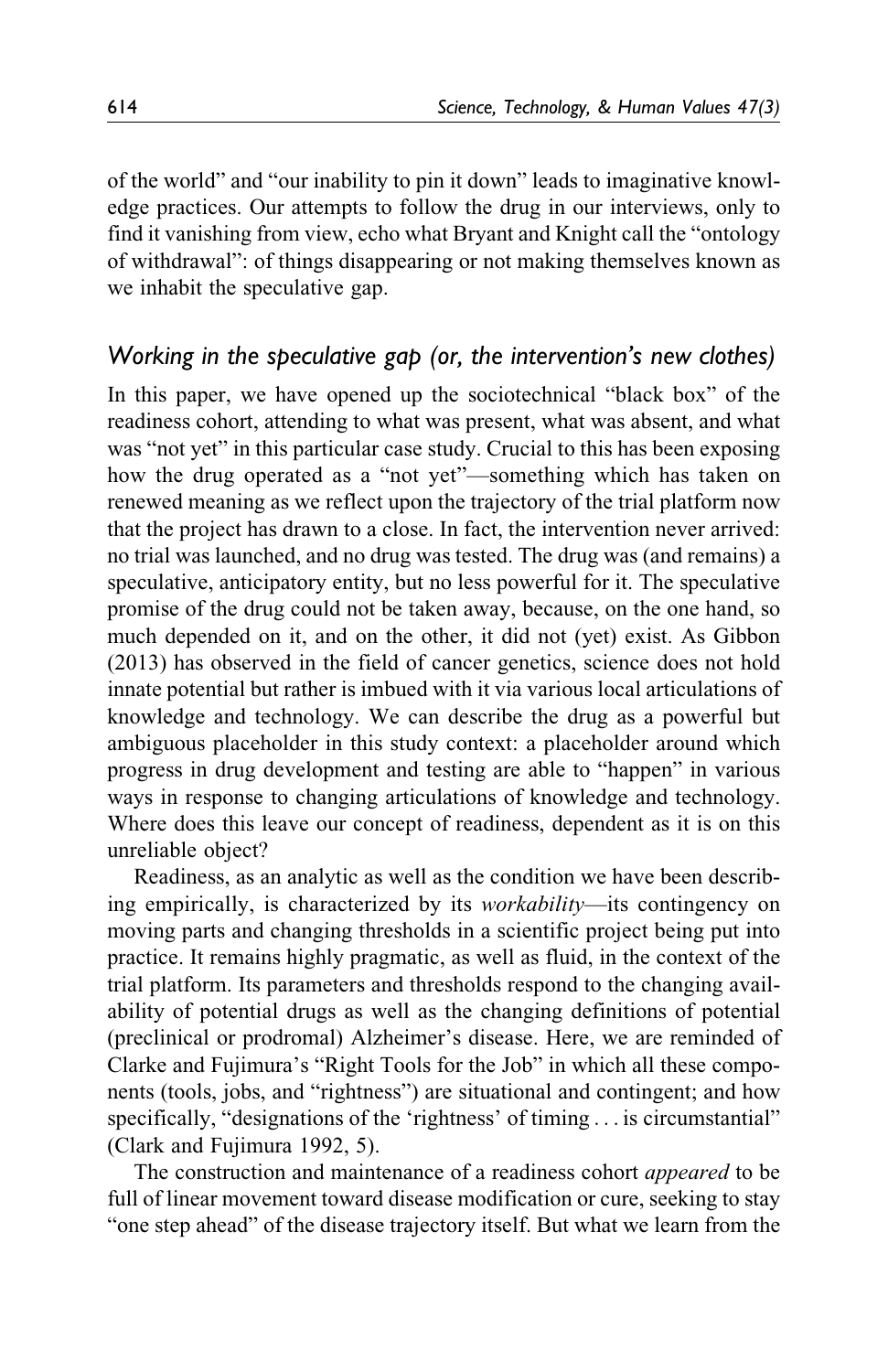operationalization of readiness is that trajectories of disease development and pharmaceutical drug development are meticulously coordinated in a forward-moving path, with the setting of readiness-thresholds being a key part of this coordination. Attending to this tells us that the linearity of the "readiness" story is constructed rather than natural (a now well-rehearsed line of argument in Science and Technology Studies [STS]), but it also highlights how specific threshold-setting is both defined by drug development imperatives and what makes drug development work. Making drug development work, in turn, makes a definition of Alzheimer's disease as a linear progression work. This observation speaks to other ethnographic accounts of clinical trials and how their "therapeutic regimes" shape the diseases that are their research objects ([Cambrosio, Keating, and Nelson](#page-22-0) [2014\)](#page-22-0). Readiness remains temporally defined and bound to the bodily and cognitive change associated with dementia, but its specificity is shaped by many other dynamic forces: material, political, financial, and scientific.

The need for temporal specificity is tightly bound to the story of "reengineering" Alzheimer's research, which we outlined in the introduction. The public–private partnership was deeply invested in developing drugs that showed an effect on cognitive decline, even as the focus shifted to earlier, less detectable stages of the disease. The promise of such partnerships is to enable companies to collaborate with each other and with publicsector partners in a "precompetitive" way that "de-risks" pharma research [\(Laverty and Meulien 2019](#page-24-0)). However, the process of establishing readiness brings to the fore the balancing act involved in such efforts, between a clinico-scientific logic of "earlier the better," a commercial imperative not to test drugs "so early" that effects would not be captured on regulatorapproved measures, and a funding and regulatory framework that attempts to create a space for collaboration within a competitive industry. The selfdescribed "neutrality" of this collaborative platform ([Laverty and Meulien](#page-24-0) [2019\)](#page-24-0) was not about being intrinsically disinterested (financially or scientifically), but rather the balance this act sought to achieve.

# **Conclusions**

In this paper, we have followed our expert interlocutors' definitions and enactments of the temporal state of readiness. We have analyzed the threshold for becoming trial-ready in terms of its temporal specificity: the right moment for the right individual to respond optimally to a given drug. We argue that this specific threshold is not only determined by the biologies and psychologies of individual cohort participants, it is also a more distributed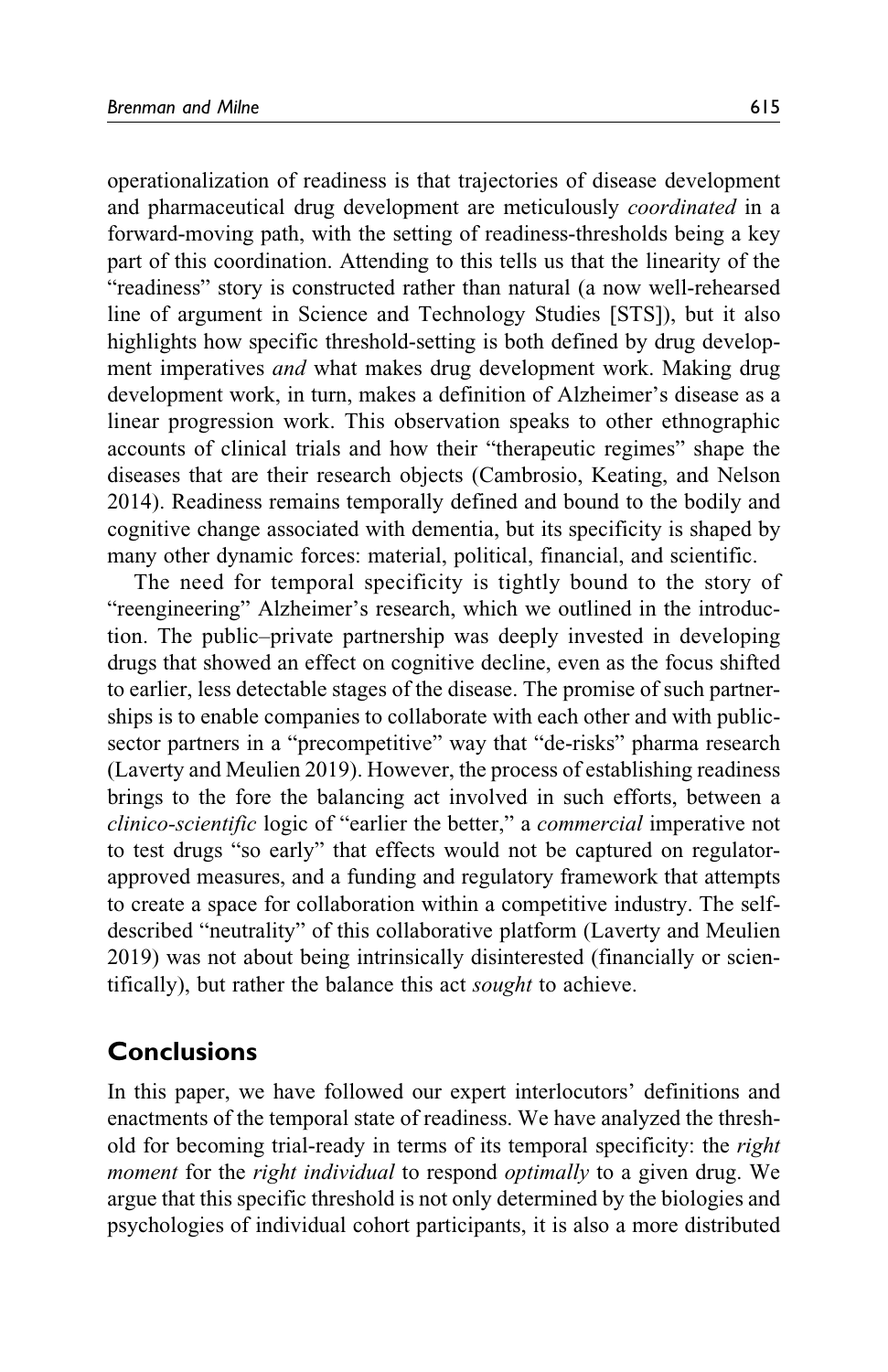achievement, involving other actors and materials such as intervention owners and the trial infrastructure itself. This makes space for a sociopolitical analysis of "the timing" of drug treatments and trials in Alzheimer's disease and more broadly. Pushing this argument further, our empirical material shows how readiness is also contingent on things that are absent, or "not yet," such as the drug yet to be tested within the trial platform.

Our approach shines a light on absent entities that nevertheless hold power and potential; something we suggest opens up possibilities for a speculative ethics in this field (Puig de La [Bellacasa 2017\)](#page-25-0). In this way, we have exposed how thresholds relating to biological trajectories of cognitive decline had to be adjusted and aligned to the uncertain trajectories of drug development. The invocation of "not yet" when it comes to both the development of symptoms *and* the drug that will eventually treat these symptoms reinforces the entangled forward-moving trajectory of cognitive decline and drug development: the race to "beat the biological clock." In loosening, denaturalizing, and questioning the logics of the linear progression of these trajectories, we might think about future potential not just in terms of "not yet" but as "otherwise" [\(McTighe and Raschig 2019](#page-24-0)).

This "not yet" or "otherwise" question relates to the problem–solution space of Alzheimer's disease. We have demonstrated that decisions about readiness were in thrall to a drug that did not yet and may never exist. The absent drug was a placeholder for the changing needs, goals, and politics of disease modeling and drug development: the speculative gap between problems and solutions. This analysis of readiness echoes [Brown's \(2000\)](#page-22-0) description of the "breakthrough motif," as "intrinsically tied to the twofold practical orchestration of present problems and future solutions" (p. 89). But unlike the rhetorical breakthrough motif, readiness enacts and performs both problems (the pre-Alzheimer's trajectory) and solutions (drug development). In other words, readiness makes both the predisease trajectory and drug development plausible and workable in an uncertain clinical trial context.

It is here that we might engage with the "politics of the (im)possible" [\(Wilkie, Savransky, and Rosengarten 2017](#page-25-0)) and consider what else might be plausible and workable in the bigger picture of Alzheimer's disease prevention. By highlighting the genuine openness of the question "ready for what, and at what time?" we discover an emerging opportunity to participate in a conversation about what, exactly, holds potential in the field of Alzheimer's disease prevention. Our contribution has told the story of the absent drug that was part of a distributed set of entities that set thresholds for trial readiness. But what if we considered entities that were not just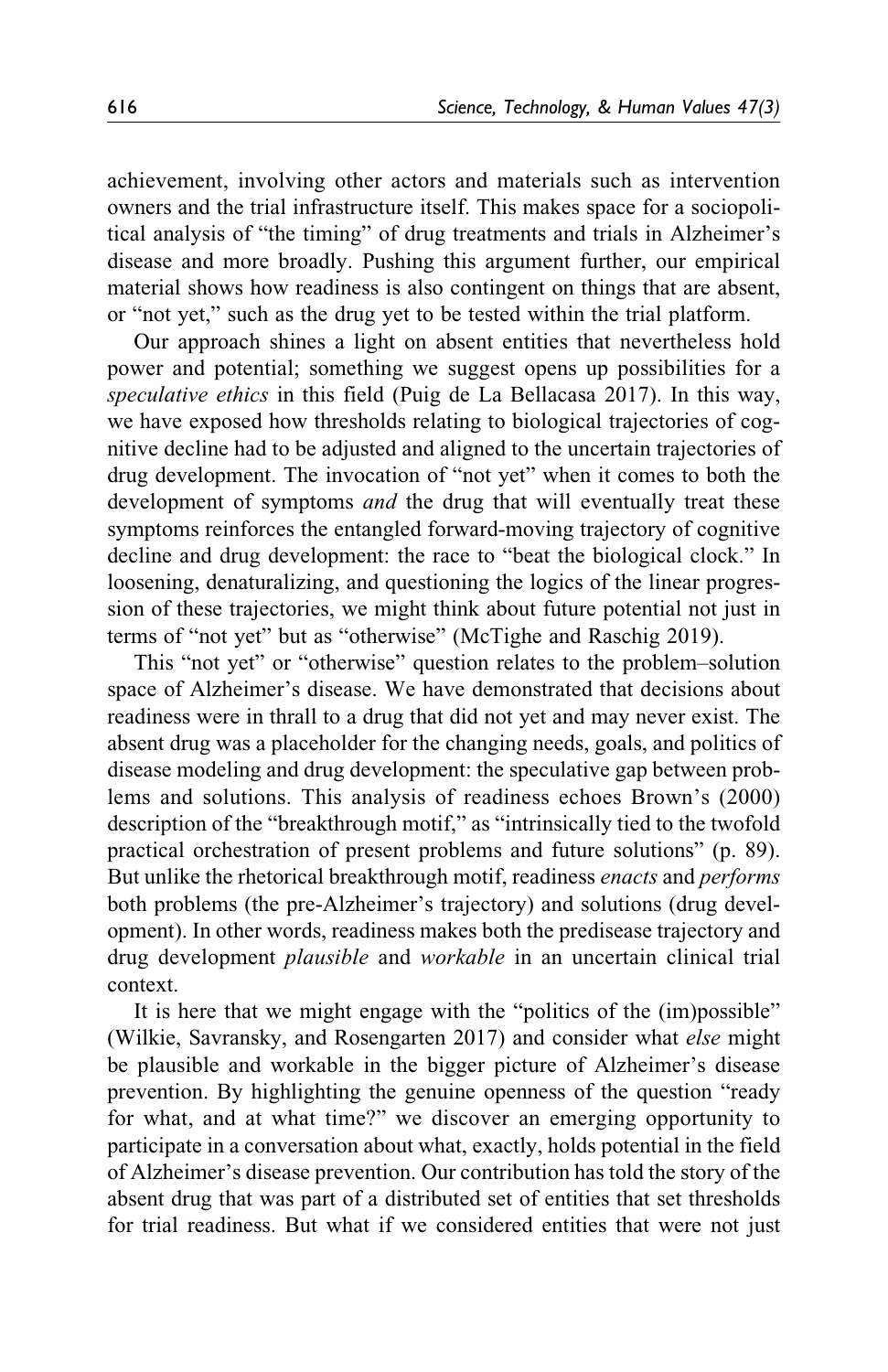absent but completely invisible or other when it comes to the world of clinical trials [\(Law 2004\)](#page-24-0)? This includes the much broader assemblage of people, things, and tools missing from this particular story, which was shaped by the core group of scientific actors we described in our introduction to the EPAD case. Critical historical accounts have highlighted alternative paths, which have been neglected or even "thwarted" in the broader story of Alzheimer's research [\(Begley 2019;](#page-22-0) [Lock 2013,](#page-24-0) 67, 215; [Ballenger](#page-21-0) [2006,](#page-21-0) 81). Given the contingencies we have pointed out in this paper, the "right time" for the "right sort of participant" to receive the "right intervention" may look very different if we were to open up the speculative gaps enough to include other scientific actors, different (un)willing bodies, and neglected things (Puig de la [Bellacasa 2010](#page-25-0)) within the field of Alzheimer's research.

Arriving at such a conclusion gives us pause for thought about the limits and possibilities of our project, "awkwardly suspended" between observation and collaboration with clinical research [\(Balmer et al. 2018\)](#page-22-0). Does this collaborative project afford the kind of risky suggestions or "outrageous propositions" ([Greco 2017](#page-23-0)) that speculative social research incites us to make? Can we *participate* in the speculative work of adaptive clinical trials, while maintaining our critical stance on the opacity of the drug development process? Without claiming to have answered these questions, we treat this as an opportunity to orient ourselves toward the speculative. As researchers, we can propose alternative ways of thinking about the politics of time and timing, brains, and biology as we approach the uncertain future of Alzheimer's disease research. And as participants in this collaborative work, we seek to highlight the speculative space and facilitate openings for a broader constituency of actors to occupy this space. In both cases, we call for a more generous set of engagements with timings, timescales, and techno-futures done "otherwise" as we move through the speculative gaps of neurodegenerative disease and its prevention.

#### **Acknowledgments**

The authors are grateful to the participants and colleagues who took part in this research. We would also like to thank Carol Brayne for her support throughout our project and Catherine Montgomery for the productive discussions and comments on earlier drafts of this paper.

### **Declaration of Conflicting Interests**

The author(s) declared no potential conflicts of interest with respect to the research, authorship, and/or publication of this article.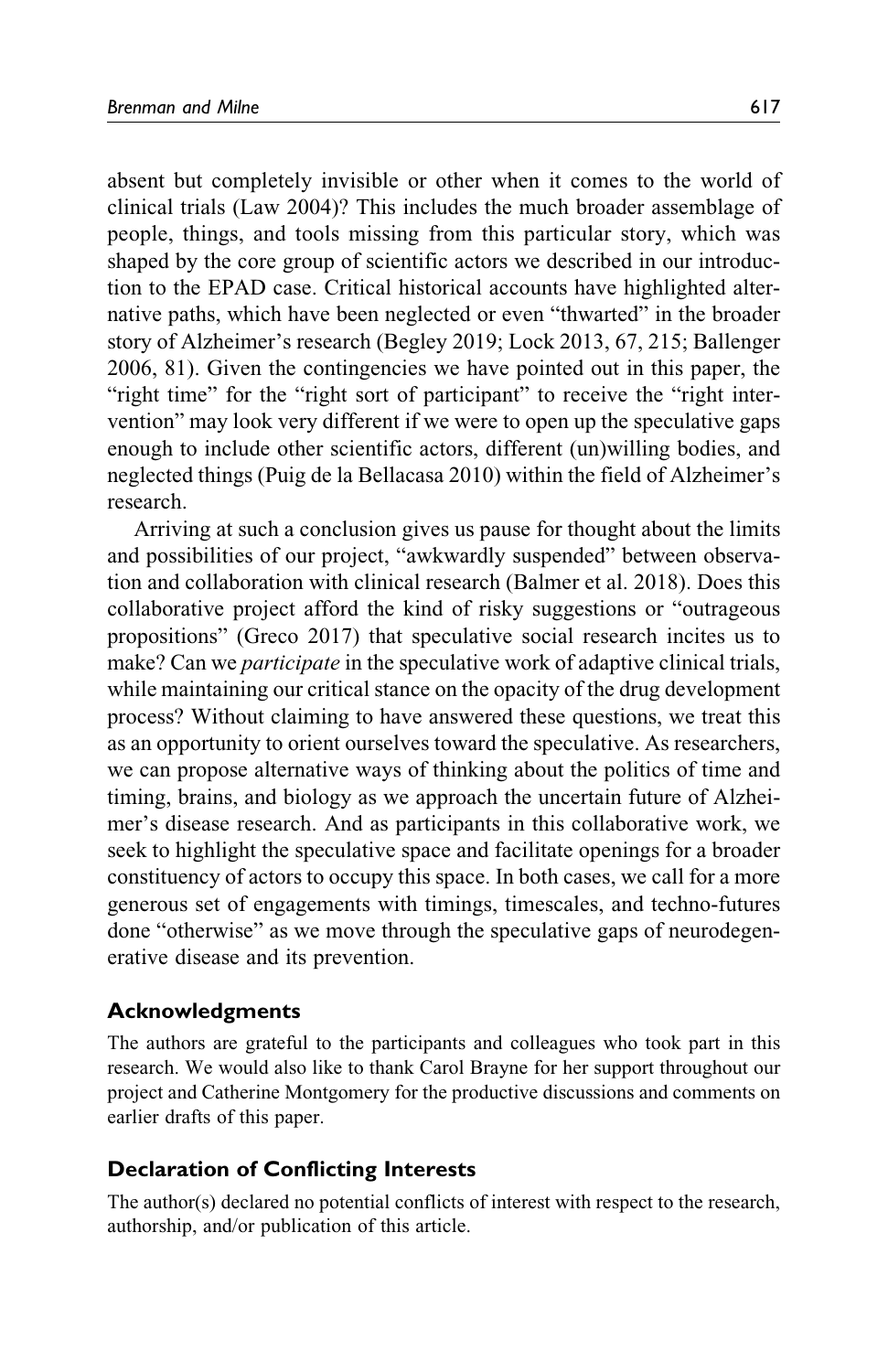### <span id="page-21-0"></span>**Funding**

The author(s) disclosed receipt of the following financial support for the research, authorship, and/or publication of this article: This work was funded through EPAD which receives support from the Innovative Medicines Initiative Joint Undertaking under grant agreement n° 115736, resources of which are composed of financial contribution from the European Union's Seventh Framework Program (FP7/2007– 2013) and EFPIA companies' in-kind contribution.

# **ORCID iDs**

Natassia F. Brenman **I** <https://orcid.org/0000-0002-6567-2129> Richard Milne <https://orcid.org/0000-0002-8770-2384>

### **Note**

1. At the time, the most recent failure in a string of pharmaceutical drug trials, this one being a compound targeting beta-amyloid tested on participants with prodromal Alzheimer's disease, much like the trial European Prevention of Alzheimer's Dementia was gearing up to implement. At the time of writing, aducanumab has been resurrected as a potentially "successful" drug and is being submitted by Biogen for Food and Drug Administration approval.

### **References**

- Adams, Vincanne, Michelle Murphy, and Adele E. Clarke. 2009. "Anticipation: Technoscience, Life, Affect, Temporality." Subjectivity 28 (1): 246-65. doi: 10.1057/sub.2009.18.
- Aisen, Paul S. 2009. "Alzheimer's Disease Therapeutic Research: The Path Forward." Alzheimer's Research & Therapy 1 (1): 1-6. doi: 10.1186/alzrt2.
- Aisen, Paul S., Jaques Touchon, Sandrine Andrieu, Merce Boada, Rachelle Doody, Rachel L. Nosheny, Jessica B. Langbaum, et al. 2016. "Registries and Cohorts to Accelerate Early Phase Alzheimer's Trials: A Report from the E.U/U.S. Clinical Trials in Alzheimer's Disease Task Force." Journal of Prevention of Alzheimer's Disease 3 (2): 68-74.
- Bain, Lisa. 2013. "Prevention of Alzheimer's Disease—What Will It Take?" The New York Academy of Sciences. Accessed November 01, 2020. [https://perma.cc/](https://perma.cc/GW3Z-BFPR) [GW3Z-BFPR.](https://perma.cc/GW3Z-BFPR)
- Ballenger, Jesse F. 2006. Self, Senility, and Alzheimer's Disease in Modern America: A History. Baltimore, MD: Johns Hopkins University Press.
- Balmer, Andrew S., Jane Calvert, Claire Marris, Susan Molyneux-Hodgson, Emma Frow, Matthew Kearnes, Kate Bulpin, Pablo Schyfter, Adrian MacKenzie, and Paul Martin. 2015. "Taking Roles in Interdisciplinary Collaborations: Reflections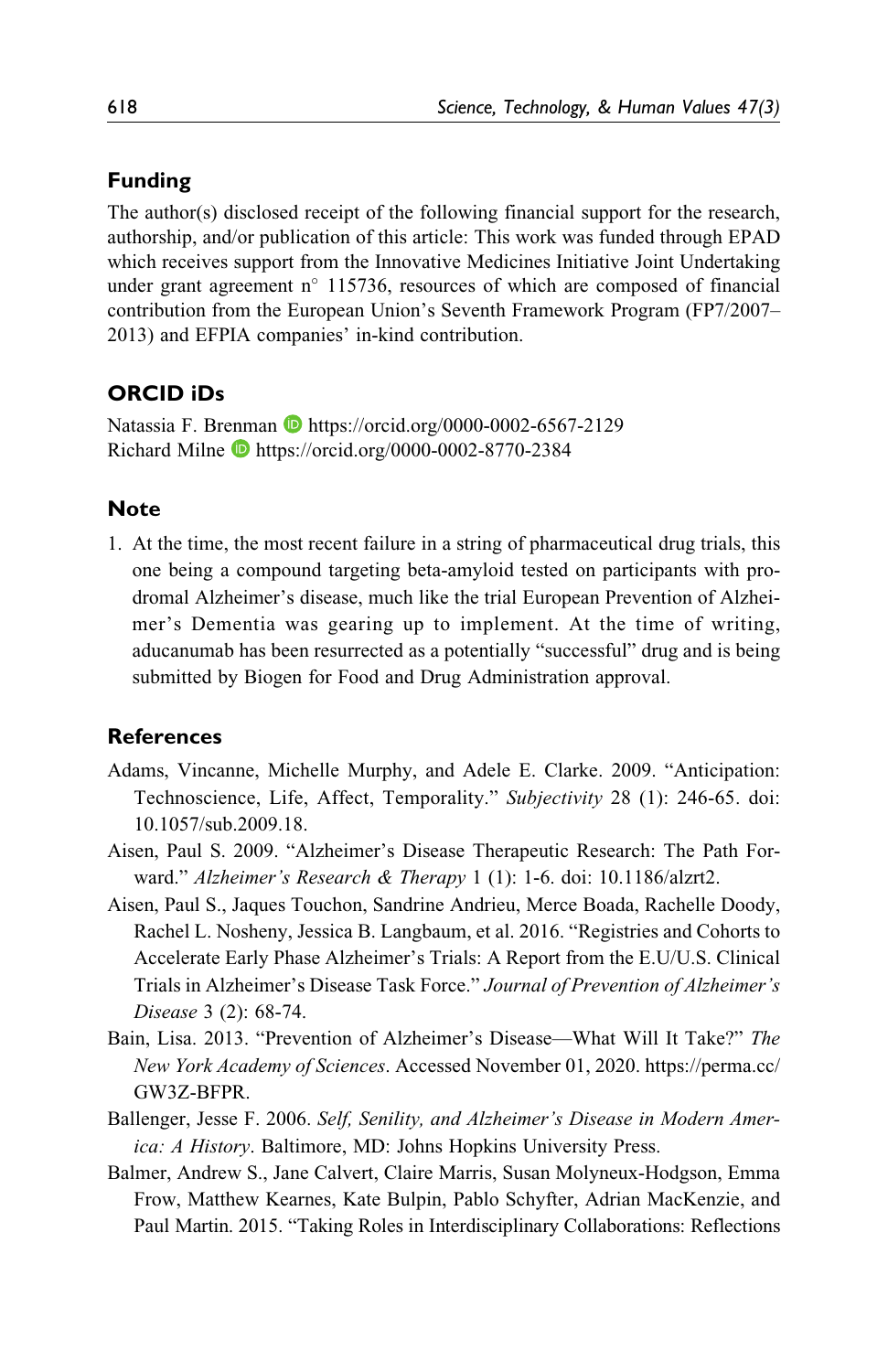<span id="page-22-0"></span>on Working in Post-ELSI Spaces in the UK Synthetic Biology Community." Science and Technology Studies 28 (3): 3-25.

- Balmer, Andrew S., Susan Molyneux-Hodgson, Felicity Callard, and Des Fitzgerald. 2018. "'Could We Meet?' A Conversation on Collaboration, Feeling and Failure." BioSocieties 13 (3): 668-74. doi: 10.1057/s41292-017-0088-6.
- Begley, Sharon. 2019. "The Maddening Saga of How an Alzheimer's 'Cabal' Thwarted Progress toward a Cure for Decades." STAT News, June. Accessed November 01, 2020. [https://www.statnews.com/2019/06/25/alzheimers-cabal](https://www.statnews.com/2019/06/25/alzheimers-cabal-thwarted-progress-toward-cure/)[thwarted-progress-toward-cure/](https://www.statnews.com/2019/06/25/alzheimers-cabal-thwarted-progress-toward-cure/).
- Brown, Nik. 2000. "Organising/Disorganising the Breakthrough Motif: Dolly the Cloned Ewe Meets Astrid the Hybrid Pig." In Contested Futures: A Sociology of Prospective Techno-science, edited by Nik Brown and Brian Rappert, 87-110. London, UK: Routledge.
- Brown, Nik, and Mike Michael. 2003. "A Sociology of Expectations: Retrospecting Prospects and Prospecting Retrospects." Technology Analysis and Strategic Management 15 (1): 3-18. doi: 10.1080/0953732032000046024.
- Bryant, Rebecca, and Daniel M. Knight. 2019. The Anthropology of the Future. Cambridge, MA: Cambridge University Press.
- Cambrosio, Alberto, Peter Keating, and Nicole Nelson. 2014. "Therapeutic Regimes and Proofs in Oncology: The Organization of Clinical Trials from Cooperative Groups to Research Consortia." Sciences Sociales et Sante 32 (3): 13-42.
- Carrillo, Maria C., H. Robert Brashear, Veronika Logovinsky, J. Michael Ryan, Howard H. Feldman, Eric R. Siemers, Susan Abushakra, et al. 2013. "Can We Prevent Alzheimer's Disease? Secondary 'Prevention' Trials in Alzheimer's Disease." Alzheimer's & Dementia 9 (2): 123-131.e1.
- Clark, Adele E., and Joan H. Fujimura. 1992. "What Tools? Which Jobs? Why Right?" In The Right Tools for the Job: At Work in Twentieth-century Life Sciences, edited by Joan H. Fujimura and Adele E. Clarke, 3-44. Princeton, NJ: Princeton University Press.
- Cummings, Jeffrey, Paul Aisen, R. Barton, John Bork, Rachelle Doody, John Dwyer, J. C. Egan, et al. 2016. "Re-engineering Alzheimer Clinical Trials: Global Alzheimer's Platform Network." The Journal of Prevention of Alzheimer's Disease 3 (2): 114-20. doi: 10.14283/jpad.2016.93.
- Cummings, Jeffrey, Garam Lee, Travis Mortsdorf, Aaron Ritter, and Kate Zhong. 2017. "Alzheimer's Disease Drug Development Pipeline: 2017." Alzheimer's and Dementia: Translational Research and Clinical Interventions 3 (3): 367-84. doi: 10.1016/j.trci.2017.05.002.
- Dumit, Joseph. 2012a. Drugs for Life: How Pharmaceutical Companies Define Our Health. Durham, NC: Duke University Press.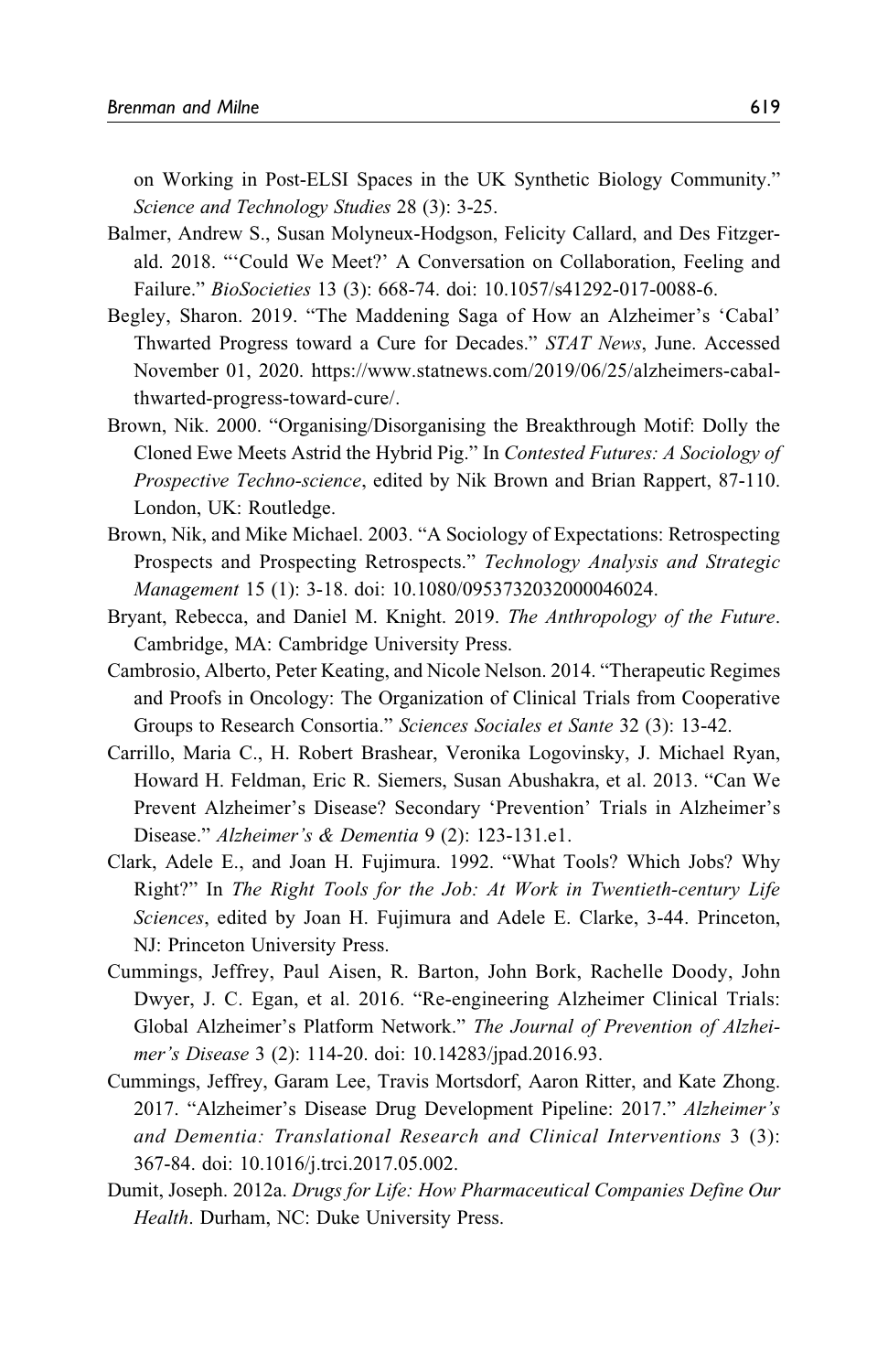- <span id="page-23-0"></span>Dumit, Joseph. 2012b. "Mass Health: Illness Is a Line You Cross." In Drugs for Life: How Pharmaceutical Companies Define Our Health, 105-34. Durham, NC: Duke University Press.
- Epstein, Steven. 2008. "The Rise of 'Recruitmentology': Clinical Research, Racial Knowledge, and the Politics of Inclusion and Difference." Social Studies of Science 38 (5): 801-32. doi: 10.1177/0306312708091930.
- European Medicines Agency. 2014. Discussion Paper on the Clinical Investigation of Medicines for the Treatment of Alzheimer's Disease and Other Dementias. London, UK: European Medicines Agency.
- Fisher, Jill A. 2007. "'Ready-to-recruit' or 'Ready-to-consent' Populations? Informed Consent and the Limits of Subject Autonomy." Qualitative Inquiry 13 (6): 875-94. doi: 10.1177/1077800407304460.
- Frisoni, Giovanni B., and Pieter Jelle Visser. 2015. "Biomarkers for Alzheimer's Disease: A Controversial Topic." The Lancet Neurology 14 (8): 781-83. doi: 10. 1016/S1474-4422(15)00150-7.
- Gibbon, Sahra. 2013. "Ancestry, Temporality, and Potentiality." Current Anthropology 54 (S7): S107-17. doi: 10.1086/671400.
- Goldman, Michel. 2011. "Reflections on the Innovative Medicines Initiative." Nature Reviews Drug Discovery 10 (5): 321-22. doi: 10.1038/nrd3434.
- Greco, Monica. 2017. "Thinking with Outrageous Propositions." In Speculative Research: The Lure of Possible Futures, edited by Alex Wilkie, Martin Savransky, and Marsha Rosengarten, 218-27. London, UK: Routledge.
- Innovative Medicines Initiative. 2013. "11th Call for Proposals." IMI Call for Proposals. Accessed November 01, 2020. [https://www.imi.europa.eu/sites/default/fi](https://www.imi.europa.eu/sites/default/files/uploads/documents/apply-for-funding/call-documents/imi1/11thCallText_FINAL.pdf) [les/uploads/documents/apply-for-funding/call-documents/imi1/11thCallText\\_](https://www.imi.europa.eu/sites/default/files/uploads/documents/apply-for-funding/call-documents/imi1/11thCallText_FINAL.pdf) [FINAL.pdf](https://www.imi.europa.eu/sites/default/files/uploads/documents/apply-for-funding/call-documents/imi1/11thCallText_FINAL.pdf).
- Jae, Gina. 2018. "The Anticipatory Politics of Improving Childhood Survival for Sickle Cell Disease." Science Technology and Human Values 43 (6): 1122-41. doi: 10.1177/0162243918778342.
- Jimenez-Maggiora, Gustavo A., Stefania Bruschi, Rema Raman, Oliver Langford, Michael Donohue, M. S. Rafii, Reisa A. Sperling, Jeoffrey Cummings, and Paul S. Aisen. 2020. "TRC-PAD: Accelerating Recruitment of AD Clinical Trials through Innovative Information Technology." Journal of Prevention of Alzheimer's Disease 7 (4): 226-33. doi: 10.14283/ jpad.2020.48.
- Kerr, Anne, Tineke Broer, Emily Ross, and Sarah Cunningham Burley. 2019. "Polygenic Risk-stratified Screening for Cancer: Responsibilization in Public Health Genomics." Social Studies of Science 49 (4): 605-26. doi: 10.1177/ 0306312719858404.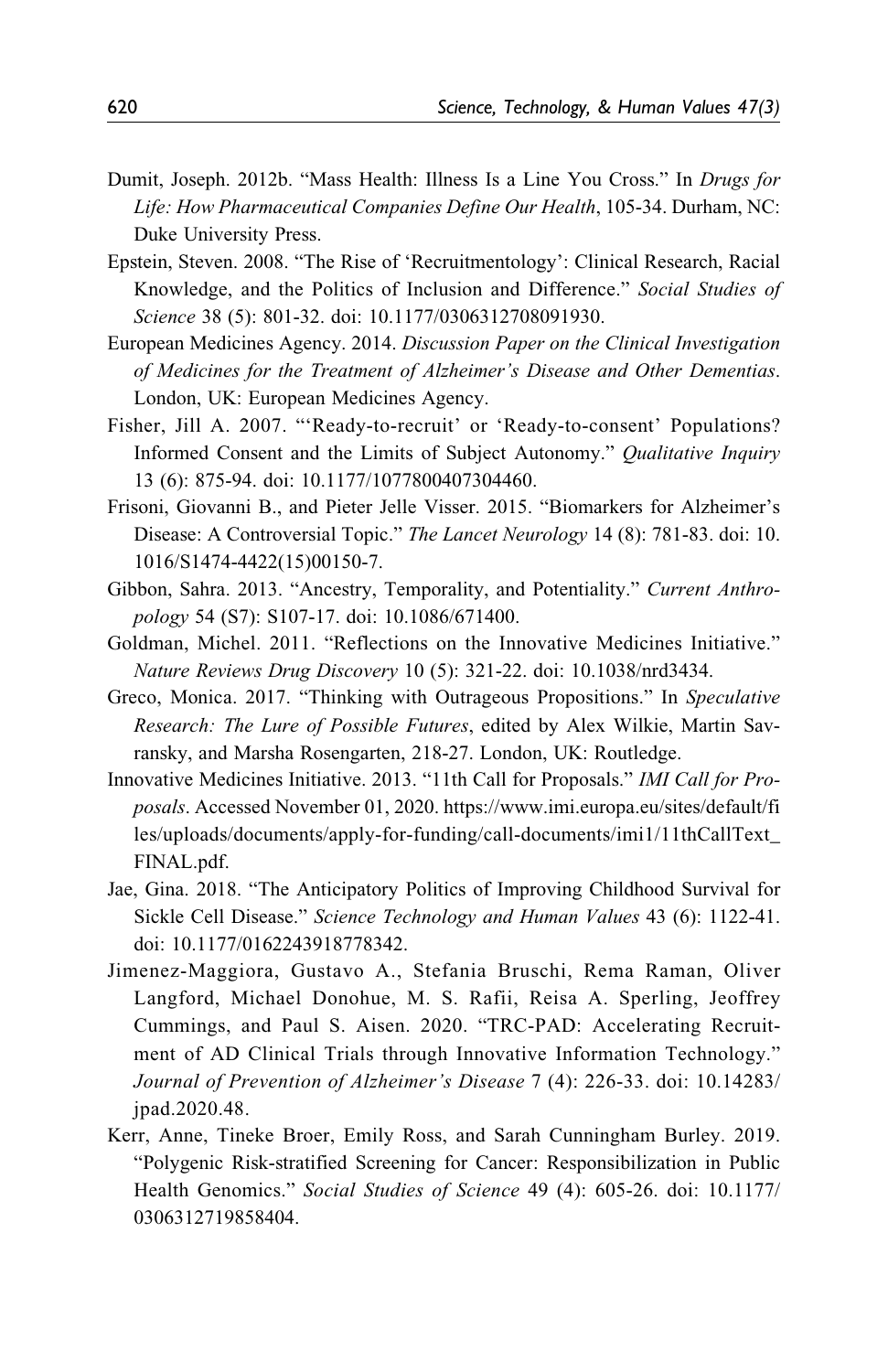- <span id="page-24-0"></span>Latour, Bruno. 1987. Science in Action: How to Follow Scientists and Engineers through Society. Cambridge, UK: Harvard University Press.
- Laverty, Hugh, and Pierre Meulien. 2019. "The Innovative Medicines Initiative—10 Years of Public-private Collaboration." Frontiers in Medicine 6 (December): 1-13. doi: 10.3389/fmed.2019.00275.
- Law, John. 2004. After Method: Mess in Social Science Research. London, UK: Routledge. doi: 10.4324/9780203481141.
- Leibing, Annette. 2014. "The Earlier the Better: Alzheimer's Prevention, Early Detection, and the Quest for Pharmacological Interventions." Culture, Medicine, and Psychiatry 38 (2): 217-36.
- Lock, Margaret. 2011. "Dementia Entanglements in a Postgenomic Era." Science Technology and Human Values 36 (5): 685-703. doi: 10.1177/ 0162243910388022.
- Lock, Margaret. 2013. The Alzheimer Conundrum: Entanglements of Dementia and Aging. Princeton, NJ: Princeton University Press.
- McTighe, Laura, and Megan Raschig. 2019, July. "Introduction: An Otherwise Anthropology." Cultural Anthropology. Accessed October 01, 2020. [https://cu](https://culanth.org/fieldsights/introduction-an-otherwise-anthropology) [lanth.org/fieldsights/introduction-an-otherwise-anthropology.](https://culanth.org/fieldsights/introduction-an-otherwise-anthropology)
- Milne, Richard, Eline Bunnik, K. Tromp, Sonja Bemelmans, Shirlene Badger, Dianne Gove, Marianne Maman, Maartje Schermer, Luc Truyen, and Carol Brayne. 2017. "Ethical Issues in the Development of Readiness Cohorts in Alzheimer's Disease Research." The Journal of Prevention of Alzheimer's Disease 4 (2): 225-35.
- Milne, Richard, and Joanna Latimer. 2019. "Alzheimer's Disease and the Development of a Post-genomic Science." New Genetics and Society 39 (46): 1-12.
- Mitchell, Robert, and Catherine Waldby. 2009. "National Biobanks: Clinical Labor, Risk Production, and the Creation of Biovalue." Science, Technology, & Human Values 35 (3): 330-55. doi: 10.1177/0162243909340267.
- Molinuevo, Jos´e L., Jordi Cami, Xavier Carn´e, Maria C. Carrillo, Jean Georges, Maria B. Isaac, Zaven Khachaturian, et al. 2016. "Ethical Challenges in Preclinical Alzheimer's Disease Observational Studies and Trials: Results of the Barcelona Summit." Alzheimer's & Dementia 12 (5): 614-22. doi: 10.1016/j.jalz.2016.01.009.
- Montgomery, Catherine M. 2017. "From Standardization to Adaptation: Clinical Trials and the Moral Economy of Anticipation." Science as Culture 26 (2): 232-54. doi: 10.1080/09505431.2016.1255721.
- Montgomery, Catherine M., and Robert Pool. 2017. "From 'Trial Community' to 'Experimental Publics': How Clinical Research Shapes Public Participation." Critical Public Health 27 (1): 50-62. doi: 10.1080/09581596.2016.1212161.
- Niewöhner, Jörg, Martin Döring, Michalis Kontopodis, Jeannette Madarász, and Christoph Heintze. 2011. "Cardiovascular Disease and Obesity Prevention in